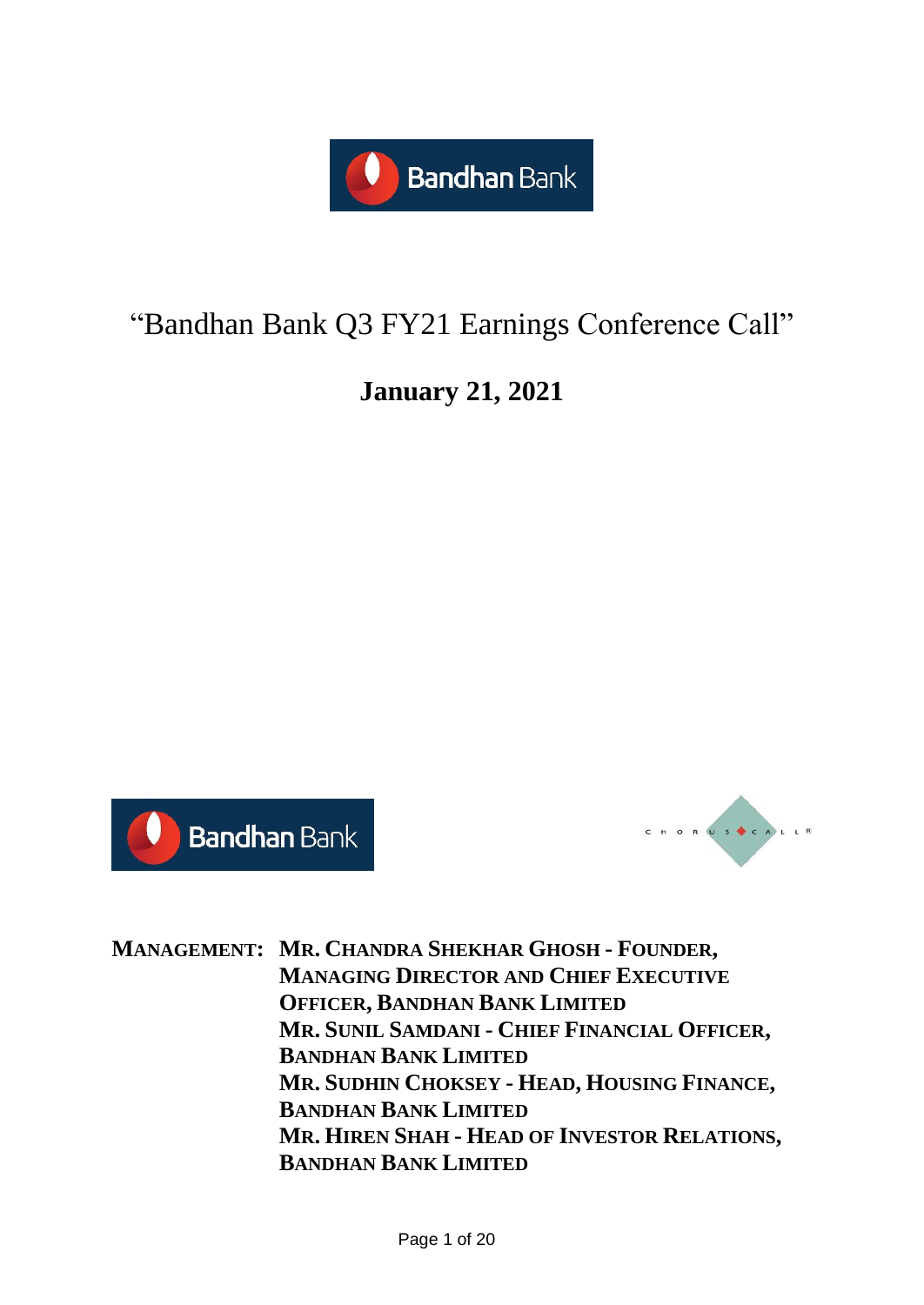- **Moderator:** Ladies and gentlemen, good day and welcome to the Q3 FY21 Earnings Conference Call of Bandhan Bank Limited. As a reminder, all participant lines will be in the listen-only mode and there will be an opportunity for you to ask questions after the presentation concludes. Should you need assistance during the conference call, please signal the operator by pressing '\*' and then '0' on your touchtone phone. Please note that this conference is being recorded. I would now like to hand the conference over to Mr. Hiren Shah, Head of Investor Relations, Bandhan Bank Limited. Thank you and over to you, sir.
- **Hiren Shah:** Thank you, Janice. Good evening everyone and thanks for joining this conference call. We are glad to welcome you all to discuss Bandhan Bank's business and financial performance for the quarter ending December 2020. We will take this opportunity to update you on the recent developments in the industry and Bandhan Bank during this quarter. To discuss all this in detail, I have got with me, our Founder, Managing Director and CEO – Mr. Chandra Shekhar Ghosh; our Housing Finance Head – Mr. Sudhin Choksey and our Chief Financial Officer – Mr. Sunil Samdani.

Now, I would like to request, our Founder, Managing Director and CEO, Mr. Chandra Shekhar Ghosh to brief you all about bank's financial performance and development for the quarter ending December 2020. Over to you, sir.

**Chandra Shekhar Ghosh:** Good evening and Happy New Year to all of the investors and analysts. This is the third quarter completed in the time of COVID. Though it is a period is in very much pandemic, but the vaccination has been started, it has given that hope to ask if the future coming to the normalcy on that. If I go to the ground level, couple of things we have been learned, if I like to share with you, the people's movement have been started fully. There is no restriction to enter the village, so that is now group meeting we organized to starting on that. This is a very good improvement we have been seeing after the COVID situation. Second thing, we see that there is new to credit also has been picked up in the normal time also before the COVID and the same situation has come and the loan demand also returning back.

> The Bandhan Bank are working for a long time with the people and because of the bank, our deposit program we started on 23rd August 2015 and gradually we have continued performance on that deposit growth and greater deposit and CASA is very strong in this time, this quarter also we have seen that. The strong new vertical, we often called the third-party product sale, this is a very good non-interest income, which is fee-based income has come highest in any of the quarters on that.

> In this quarter, the balance sheet has been crossed 1 lakh crore, we have been achieved on that. This is the achievement of the team of Bandhan and Total business has been crossed 1,50,000 crores. During this time in the COVID situation, we are a little bit conservative to make the balance sheet and to account for some of the provision.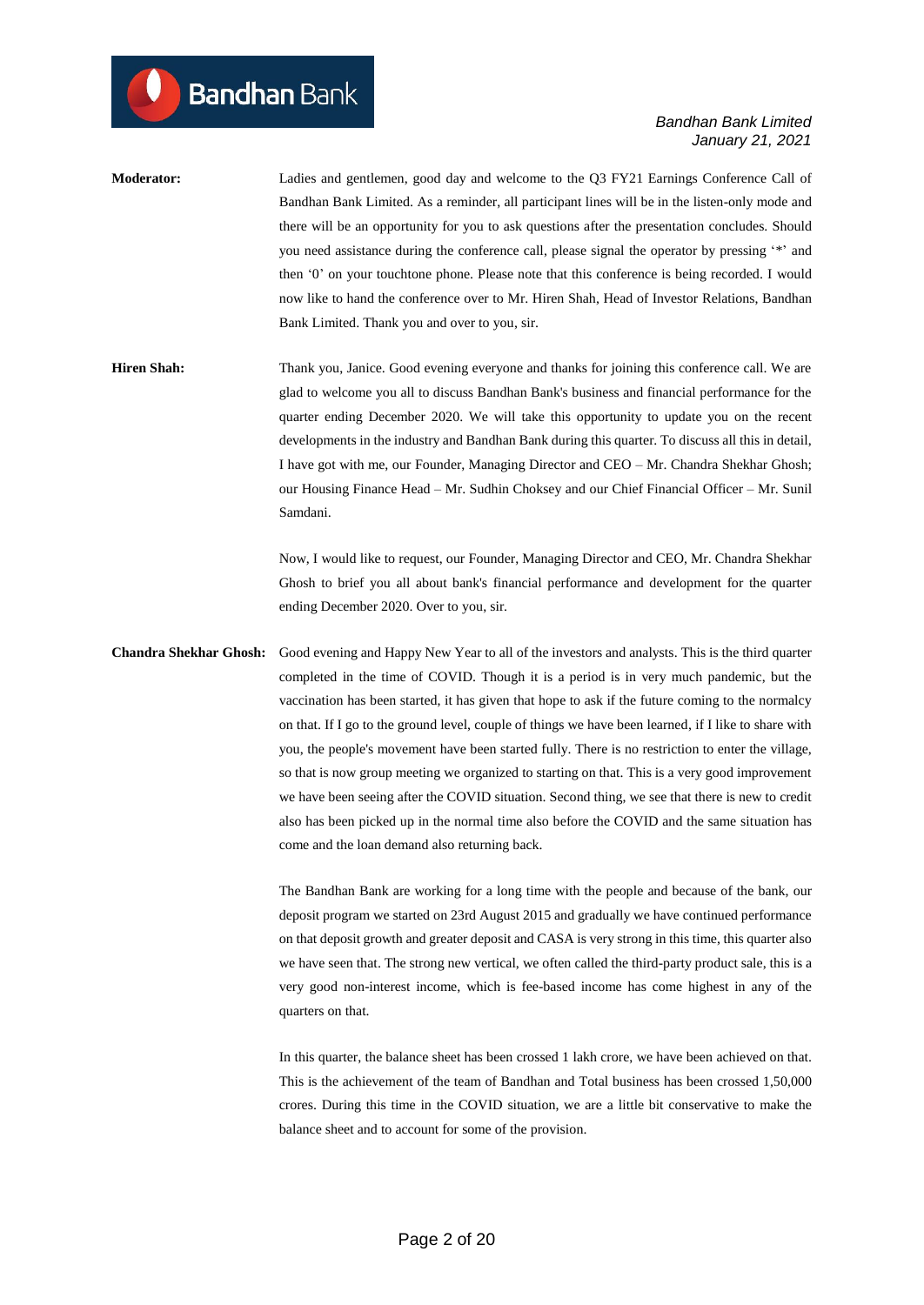Within all this the situation, Bandhan always assess their asset risk and it has been in adcance we have provision may come back little bit higher which is not may be a bit higher than totally actual thing on that. In this time also, we have been a little bit conservatively assess that and seen that the we have provision in our balance sheet, 1000 crores extra in this quarter and which is the total covering extra provision will come now 3119 crores.

Coming to the more performance point of view, the bank performance in this quarter, net interest income growth has come 34.46% and quarter-on-quarter growth has come 8%, which is a total NII we have been on in this quarter 272 crores, which is very good amount in the bank. 38% of the total income growth has come in this quarter which is 2625 crores. 51% of our operational profit has been done in bank in this quarter and which is 1914 crores and which is 18% growth in quarter-on-quarter basis in the operational profit.

Our NIM is 8.3% which is also better than the last quarter, it was an 8%, gross NPA 1.1% which was in earlier quarter 1.2% and net NPA 0.3% which one in the earlier quarter is 0.4%. As I come into the advance growth, advance growth has come 22.60% which is year-on-year basis, quarter-on-quarter basis it is 4.75% and total advances as per the 31st of December has reached to 80,255 crores and out of that the microcredit loan which is the group loan is 59%. Though we have been done extra provision of 1000 crores, but our ROA, return on asset has come 2.4% this quarter and ROE, 14.6%. Overall profit if we have not done the provision extra 1000 crores that will be 1374 crores which is 88% from the year-on-year basis and 22% on quarter-on-quarter basis, so because of 1000 crores extra provision done, so net profit has come 633 crores.

Our collection efficiency which we will see that in this quarter, especially if it is say that microcredit, it has come to the customer collection efficiency 94% and if it is a value term, it is 92% and deposit growth has come 40% which is year-on-year basis and quarter-on-quarter basis deposit growth has come 8% and total deposit has come 71,188 crores and as a historical, Bandhan is focusing on CASA and retail deposit. In this time, we have also seen that very good achievement has come by the team, 43% CASA, 81% retail deposit and we will see that 66% of the CASA growth has come as year-on-year basis which is the highest in the bank life.

Our bank has the banking outlet 5190, last quarter we have been opened 490 banking outlet. Customer have reached the 2 crore 25 lakhs which is last quarter we have been added the 17 lakhs new customer. I like to mention here whatever the new customer added in the bank if I say that in a microcredit level, it has been come nearly 3 lakh in the month of December 20 compared to the December 19 it was in a 2 lakhs. So it means to say that the new customer acquisition or new customer demand for credit is coming such a way which is more than normal situation on that. Bank have the staff of 47,260.

So I hope that you have some question, I would like to explain on that, but overall my views on that this quarter performance has come very good and gradually improved the collection efficiency also. We have the confidence on my team and my customer and the future, this means this quarter, it will come very near to normal on that because always the fourth quarter, business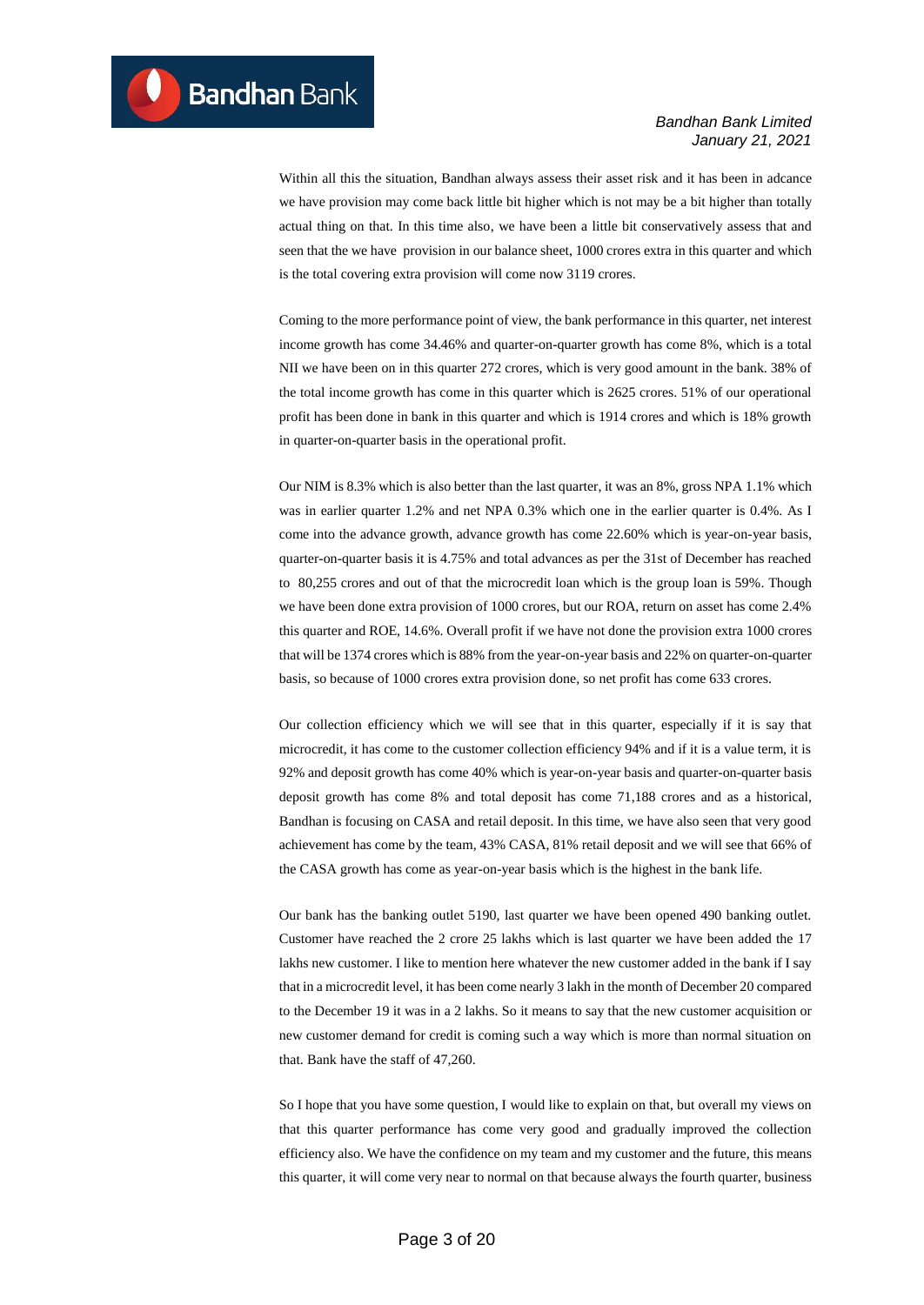growth is highest than any of the quarter. When the business growth will come highest, automatically NPA or risk in the portfolio will come down on that. Thank you to all of you for your patient and time, please.

**Moderator:** Thank you very much. Ladies and gentlemen, we will now begin the question and answer session. The first question is from the line of Jai Mundra from B&K Securities. Please go ahead.

**Jai Mundra:** Sir, first question is on asset quality, so if I look at the MFI book, the collection efficiency is around 90 or 92 and we also have the pro forma slippages, so just wanted to understand what is the par portfolio at risk in MFI book which is outside of the pro forma slippages?

- **Chandra Shekhar Ghosh:** If I little bit clarify to on that, whatever the pro forma we have given the 7.1%, so on the beginning of my statement, I have been given that we are very conservatively taken on that because whatever the total collection efficiency has come, other than microcredit all are in 98%. This is the first point. And next point on that, we will see that at the microcredit, out of 92% customers, who are partially given the installment we are taking them as a waive, though it is not near to risk because these are the people because of the microcredit, when they started the partial repayment, only once upon a time, they will be come to the full repayment and they will be come to the normal, because in today we are calculating on that. For that reason, we are taken as a partial installment paid customer as a portfolio as risk in it, so that it has come to the 7.1%.
- **Jai Mundra:** No sir, actually I was asking that there would be some, when you calculate collection efficiency, you would have people who have not paid and hence they have been tagged as pro forma slippages, so that would have reduced your collection efficiency, so if I were to bifurcate that as of December end, this much is pro forma slippages and outside of this, how much is the portfolio at risk par?
- **Sunil Samdani:** If you see, my current customer that we have is about 73% in value which is the non-delinquent customer and then we have different bucketing of 30 plus, 50 plus and 90 plus.
- **Jai Mundra:** And if you can quantify the zero-day par in the state of West Bengal and Assam if it is possible?

**Sunil Samdani:** That breakup we don't have, we have given the zero-day par at an overall level for EEB and West Bengal and Assam anyway is about 60% plus of our entire portfolio.

**Moderator:** Thank you. The next question is from the line of Amanjeet Singh from S Caliber Advisors. Please go ahead.

**Amanjeet Singh:** Sir, I just wanted to understand, the collection efficiency that we have reported, there has been a slight dip in the first 15 days of January, so could you let us know like what has changed and what is your outlook on the coming quarter?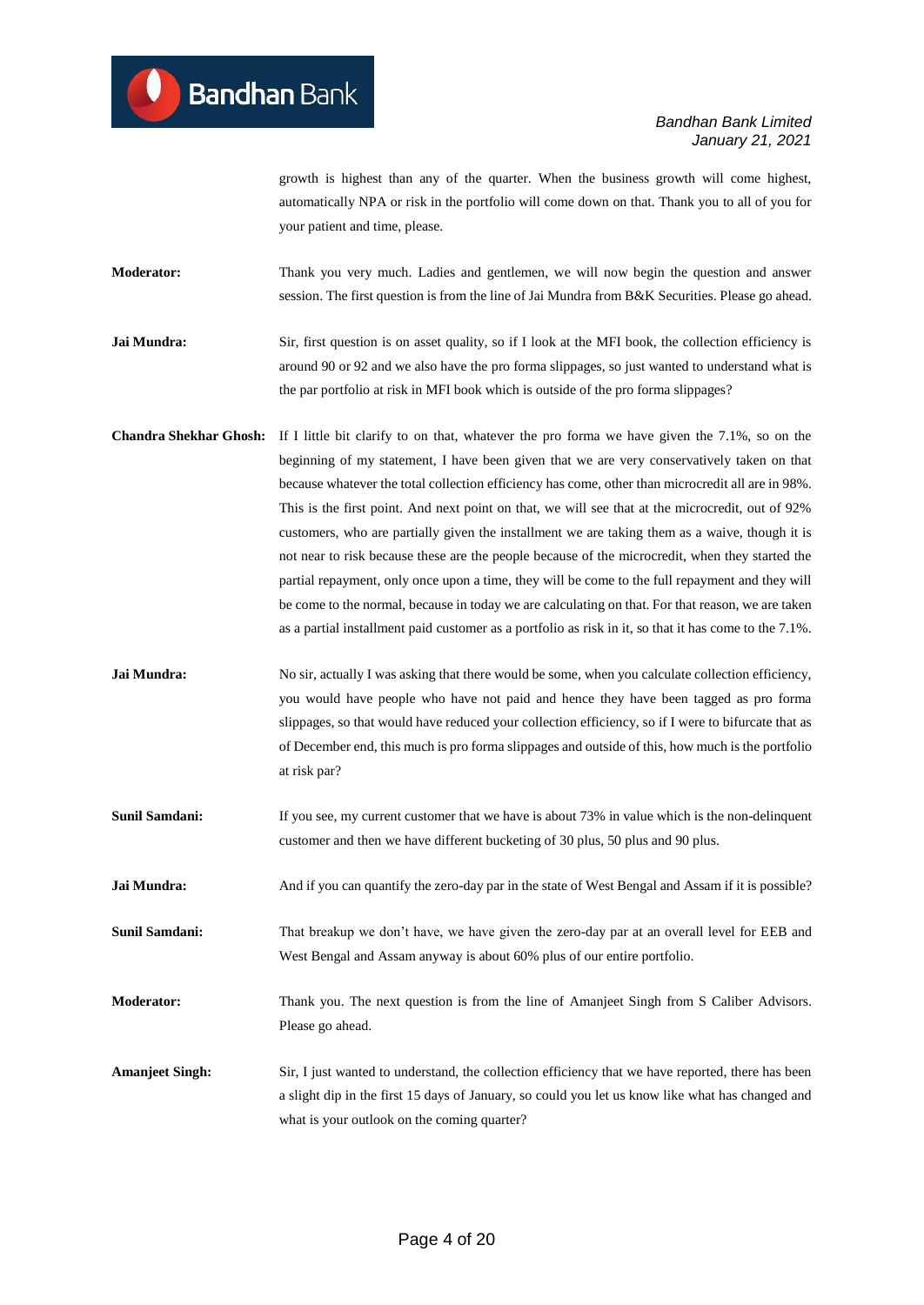|                           | Chandra Shekhar Ghosh: If you see that we are clearly trying to address to you on that. The Assam there the government<br>have been declared a bill and also after that there have been microcredit loan waive promise. It<br>was in the first week of January, so when this news has come in the first January at that moment,<br>there is a confusion about the customer, the borrower and what are the criteria government will<br>be set up for the waive of the loan, so there is reason on that. For that reason, it has been a little<br>bit come down on that which was in a 88% by collection efficiency was in December in Assam<br>has come down 78%, but if I say that in the today, 16th of January, today it is not any further<br>declining, now it has stopped the declining, it has come improving onwards on that. |
|---------------------------|--------------------------------------------------------------------------------------------------------------------------------------------------------------------------------------------------------------------------------------------------------------------------------------------------------------------------------------------------------------------------------------------------------------------------------------------------------------------------------------------------------------------------------------------------------------------------------------------------------------------------------------------------------------------------------------------------------------------------------------------------------------------------------------------------------------------------------------|
| <b>Amanjeet Singh:</b>    | Sir, I might have missed this point, but what is the absolute 0 DPD for the entire book?                                                                                                                                                                                                                                                                                                                                                                                                                                                                                                                                                                                                                                                                                                                                             |
| <b>Sunil Samdani:</b>     | For the entire micro banking portfolio, the current book is 76%. (Up to 8 days DPD is considered<br>as current) I am talking about the current portfolio which is not overdue.                                                                                                                                                                                                                                                                                                                                                                                                                                                                                                                                                                                                                                                       |
| <b>Amanjeet Singh:</b>    | Sir, on the collection efficiency excluding arrears, so how would that play out sir on the arrears?<br>Is that because of the morat?                                                                                                                                                                                                                                                                                                                                                                                                                                                                                                                                                                                                                                                                                                 |
| Sunil Samdani:            | There are two things, one is the repayment rate and one is collection efficiency without arrears.<br>So repayment rate includes the advance and overdues of earlier month. If we consider that also<br>in our calculation, then it is 100% plus. When we say excluding arrears, it means that we are<br>only considering the current demand against current collection.                                                                                                                                                                                                                                                                                                                                                                                                                                                              |
| <b>Moderator:</b>         | Thank you. The next question is from the line of Karthik Chellappa from Buena Vista Fund.<br>Please go ahead.                                                                                                                                                                                                                                                                                                                                                                                                                                                                                                                                                                                                                                                                                                                        |
| <b>Karthik Chellappa:</b> | I have three questions, firstly we had earlier guided for a credit cost of about 300 to 350 basis<br>points for the full year, but now in view of the situation in Assam and the impending elections,<br>we have taken about 560 basis points in 3Q, so how do you see your credit costs and NPL ratio<br>playing out, let us say, for the rest of the year in the fourth quarter?                                                                                                                                                                                                                                                                                                                                                                                                                                                   |
| <b>Sunil Samdani:</b>     | We had guided for 3.5% at an overall level for the credit cost. Now with new developing<br>situation in Assam, what we have presented in the first 16 days impact, Accordingly, credit cost<br>should go upto 5%.                                                                                                                                                                                                                                                                                                                                                                                                                                                                                                                                                                                                                    |
| <b>Karthik Chellappa:</b> | And sir, last quarter, you had shared that 7.6% of your EEB loans by value and 12.3% of the<br>loans by number were top-up loans, can I get the corresponding figures for this quarter, both by<br>value and number of customers?                                                                                                                                                                                                                                                                                                                                                                                                                                                                                                                                                                                                    |
| <b>Sunil Samdani:</b>     | For this quarter, the top-up loan number has been very low. The absolute amount is 920 crores<br>of top-up disbursement.                                                                                                                                                                                                                                                                                                                                                                                                                                                                                                                                                                                                                                                                                                             |
|                           | Chandra Shekhar Ghosh: Which was in the last quarter 2370 crores.                                                                                                                                                                                                                                                                                                                                                                                                                                                                                                                                                                                                                                                                                                                                                                    |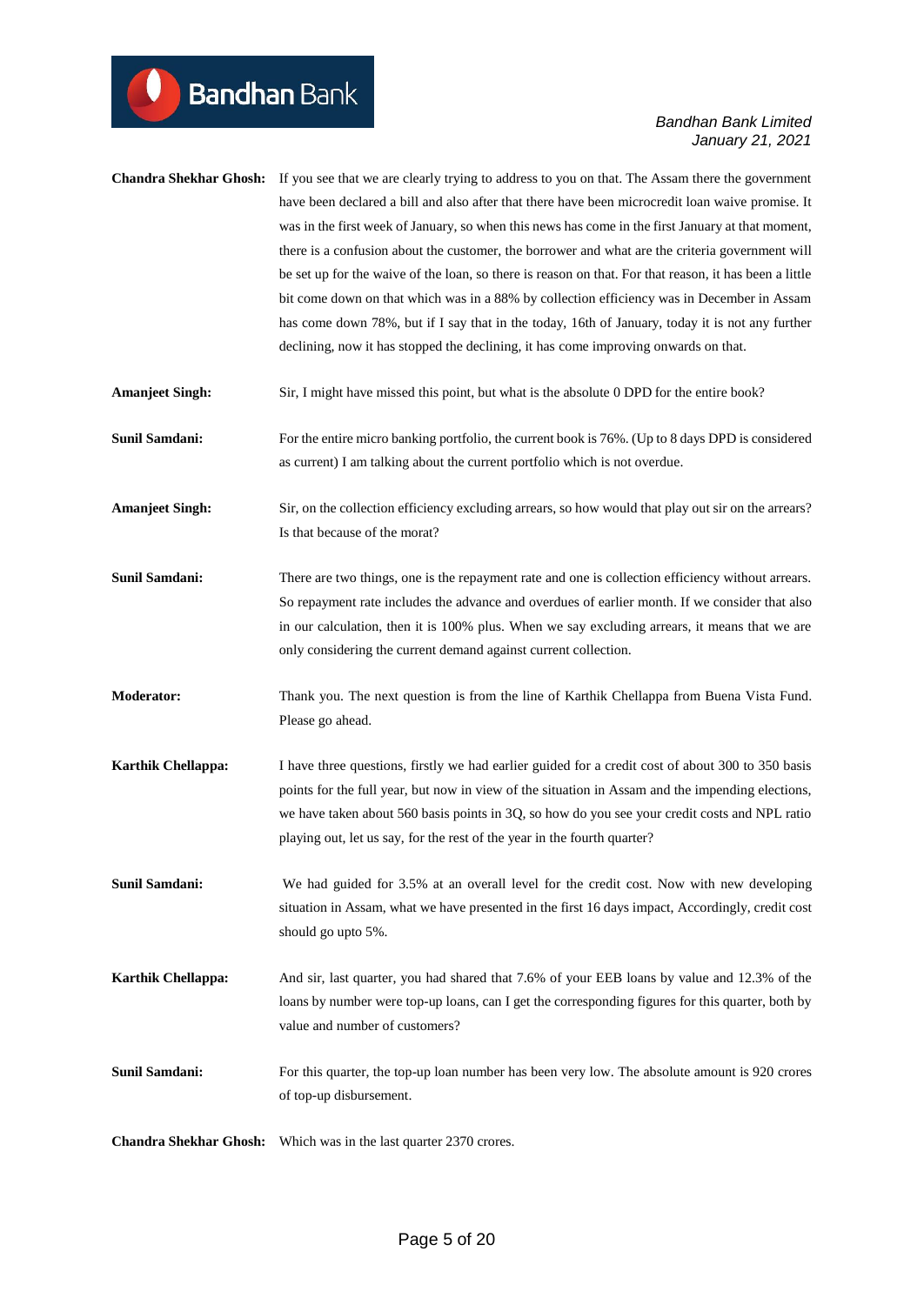**Sunil Samdani:** So in percentage terms, last quarter about 25% of my disbursements were in top-up. In the current quarter, it is about less than 6%.

**Karthik Chellappa:** So less than 6% of the disbursements have been in top-ups this quarter compared to 25% or so last quarter?

**Sunil Samdani:** Yes.

**Bandhan** Bank

- **Karthik Chellappa:** And my last question sir is, in January, you have actually undertaken a revision of your fixed deposit rates and if I look at various buckets, you FD rates right now are almost at 6% or below 6%, but your savings bank account rates for 10 lakhs and above continues at 6%, I mean if it goes into 10 crores or so, it is probably even 6.55, so in such a situation it is natural for you to see some movement of funds from your FD to your savings account, but I am just wondering why you have not reduced your savings rate as well because right now, the arbitrage in the rates seem to be quite obvious?
- **Chandra Shekhar Ghosh:** You see that this is very right way you have been addressed and I have taken this call as consciously because when any FD make any bank, that is in cost is higher than the savings because they have need to attend the customer and they may keep with the printing of the fixed deposit receipt and again when he will come on that and withdraw for that and that is also needed, one of the time will be spend on that. It is better on that they give the freedom to the customer if it is even the 6% which is near to FD rate and they will like to enjoy it on that easily and senior citizen is more happy on that way. So that is the logic behind on that we are making it.
- **Karthik Chellappa:** Just one follow-up sir, if I were to just look at the collection efficiency in West Bengal that also dipped a bit in the first 15 days of Jan relative to December, any disturbances or problems in collection efficiency that you are experiencing there at this point, that will be all?
- **Chandra Shekhar Ghosh:** No, that is not anything has been disturbance here, it always happens, sometimes first week, second week and the fourth week, they cover it on that, so that has happened on the 0.5% or 1% fluctuate on that week on week basis. So because of the need of the amount, we have been making on that and a couple of holidays was there in the first week, so that little bit has come and again it will come up in the closing of the month.
- **Moderator:** Thank you. The next question is from the line of Rahul Jain from Goldman Sachs. Please go ahead.
- **Rahul Jain:** Sunil, coming back to the collection efficiency, you said 76 is 0 DPD, can you give us further breakdown of the 24%, of course minus the NPL pro forma, NPL which is 5%, what buckets they would be in 0 to 30, 30 to 60, any further granular breakdown can you give us?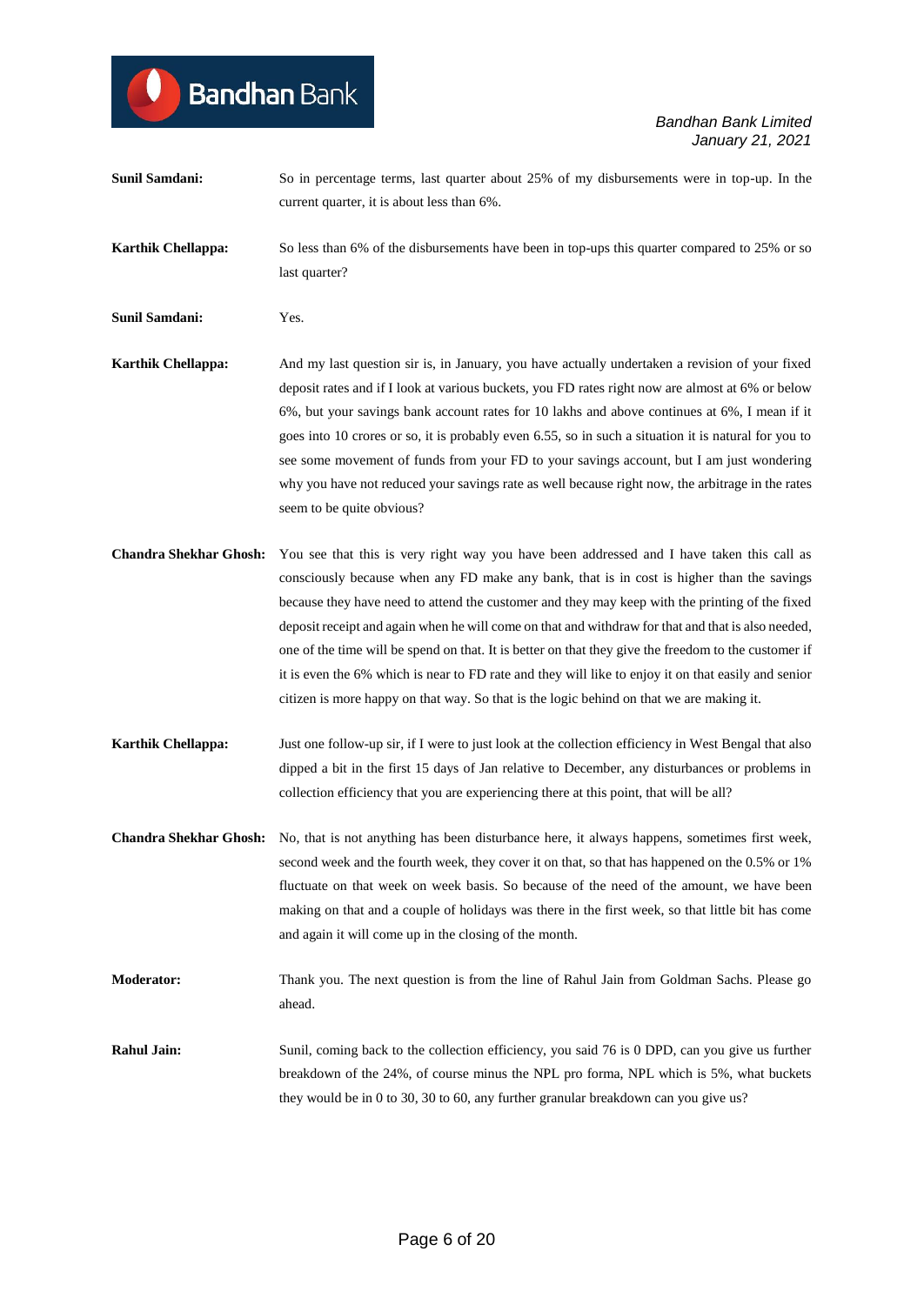

| <b>Sunil Samdani:</b>         | 76.5% is the current customer (Upto 8 days overdue on proforma basis is considered as current).                                                                                                                                                                                                                                                                                                                                                                                                                                                                                                                                                                                                                      |
|-------------------------------|----------------------------------------------------------------------------------------------------------------------------------------------------------------------------------------------------------------------------------------------------------------------------------------------------------------------------------------------------------------------------------------------------------------------------------------------------------------------------------------------------------------------------------------------------------------------------------------------------------------------------------------------------------------------------------------------------------------------|
|                               | If you talk about the 9-30 days, it is 5.5%, between 30 to 60, it is around 5.5% and between 60                                                                                                                                                                                                                                                                                                                                                                                                                                                                                                                                                                                                                      |
|                               | to 90 it is around $4.5\%$ .                                                                                                                                                                                                                                                                                                                                                                                                                                                                                                                                                                                                                                                                                         |
| <b>Rahul Jain:</b>            | Sorry, I will just repeat, 30 to 60 is 6%, so that takes up to 82.5 and 60 to 90 you are saying is<br>about?                                                                                                                                                                                                                                                                                                                                                                                                                                                                                                                                                                                                         |
| <b>Sunil Samdani:</b>         | Sorry, some confusion there, so 9 to 60 is $\sim$ 11%.                                                                                                                                                                                                                                                                                                                                                                                                                                                                                                                                                                                                                                                               |
| <b>Rahul Jain:</b>            | And 60 to 90 is?                                                                                                                                                                                                                                                                                                                                                                                                                                                                                                                                                                                                                                                                                                     |
| <b>Sunil Samdani:</b>         | And 60 to 90 is 4.5%.                                                                                                                                                                                                                                                                                                                                                                                                                                                                                                                                                                                                                                                                                                |
| <b>Rahul Jain:</b>            | And that makes it up to 91% and then plus 7% NPL and then maybe that is 98%. Second is, have<br>you taken any interest income reversal also because of this pro forma NPLs?                                                                                                                                                                                                                                                                                                                                                                                                                                                                                                                                          |
| <b>Sunil Samdani:</b>         | No, that we have not taken so far, but that amount for us is relatively less because there we<br>allocate the EMI in our micro banking business, we first adjust it against the interest, then the<br>principal. So the 1 unrecovered interest which is standing in the receivables is about 349 crores.                                                                                                                                                                                                                                                                                                                                                                                                             |
| <b>Rahul Jain:</b>            | The other question is on the restructuring and then related to that is pro forma, so let us say<br>Supreme Court verdict let us say comes out hypothetically whenever, so these 7% will actually<br>become NPA or you have the option of even restructuring these cases?                                                                                                                                                                                                                                                                                                                                                                                                                                             |
| <b>Sunil Samdani:</b>         | So we always have the option of restructuring some of these case. We have not done any<br>restructuring till date. Our focus is always to connect with the customer and do the collections<br>upfront. We have time till 31st March to evaluate that option.                                                                                                                                                                                                                                                                                                                                                                                                                                                         |
| <b>Rahul Jain:</b>            | And the last question is on the Bengal part, sir, I guess last quarter, sir had mentioned that as the<br>local transportation improves, opens up etc., this would specially get back up to 95-98%, now in<br>the backdrop of election noise and of course in neighboring Assam is having this MFI loan<br>waiver in episode going on, do you think Bengal is likely to remain around these levels which<br>means no improvement despite opening up of local transportation or this could actually drop in<br>the wake of the local politicians getting involved in MFI loan waiver etc., anything that can<br>impact the Bengal collection efficiency is essentially the question?                                   |
| <b>Chandra Shekhar Ghosh:</b> | Rahul, it is not in a political issue or election issue. As you can see now, it is an issue of which<br>is the people with the consumer demand has not come that much. If I give you one or two<br>example on that, trains have been started, yes, but till now, if the person will like to go to Assam<br>or come from Assam, there is a need of the COVID test and they cannot stay more than 24 hours.<br>So this is the position is now surrounding states where Calcutta is a business hub. So this<br>specially, if I say that the readymade garments and the jewelry work and also if you see that<br>there is a Sari, there is a big hub of the surrounding of the city and all these in the hub, the people |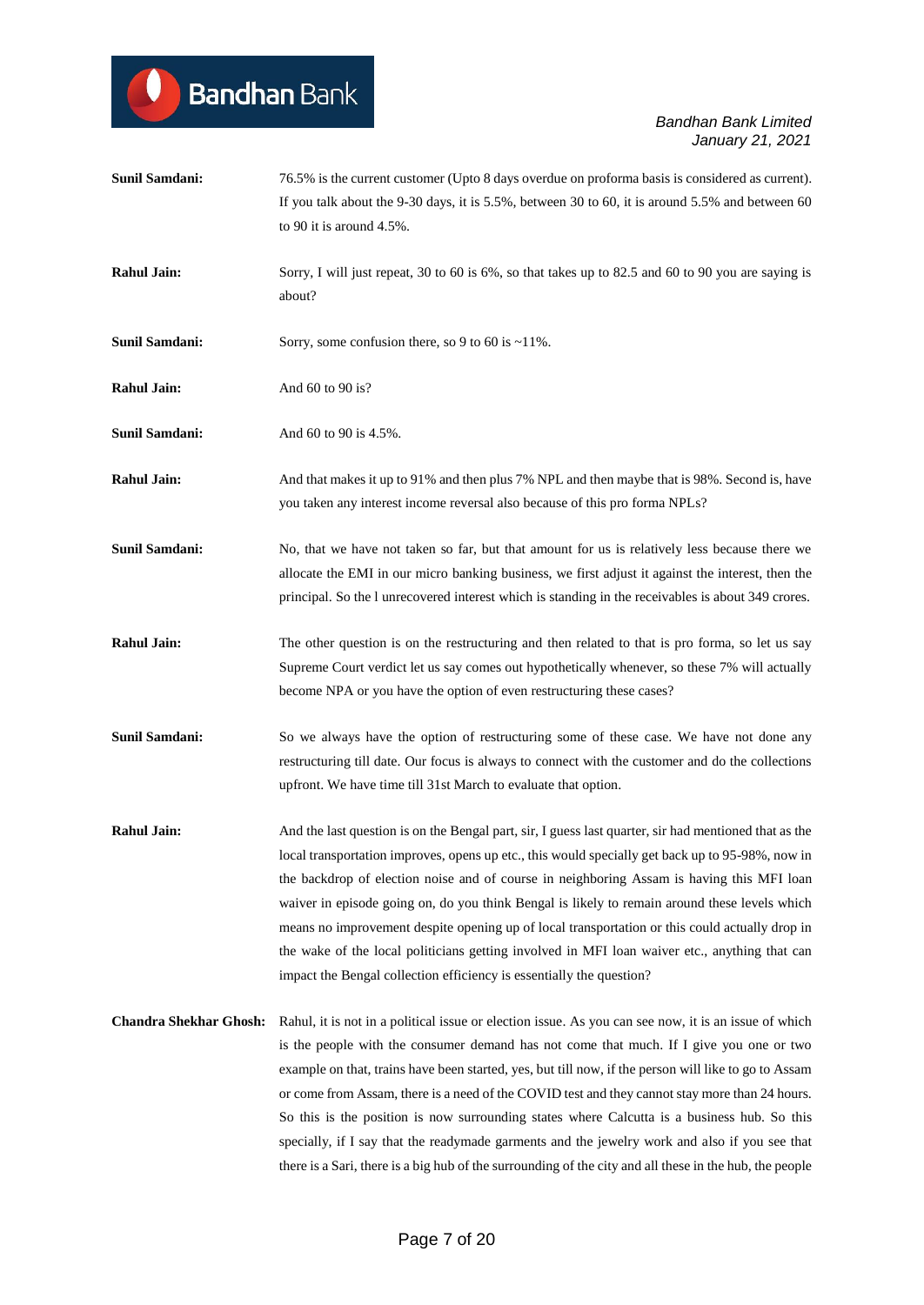have the manufacture, but the people in the other street are not coming even in the hub, even in the train open, but they cannot get the buyer. So if it is not it is coming to the normal, so that it is a little bit conservative has come on that thing. So I feel that and after the Puja whatever that is a like to picked up in that point and that has not happened. So after that what you see that by 15th of December that again it has been started little bit on that. So I hope that in the next couple of months, it will be like to very good position whatever I predict it earlier and you mention on that. So that is not the problem and election of course is there, but election is not the matter for this collection efficiency and the growth of the credit on that.

- **Rahul Jain:** Fair point sir, I appreciate the clarification, but sir as we have seen in the case of Assam, there has been a sharp drop within like 15-day period and while I appreciate you said that it is stable, it has not gone back up to 88% either, so what are we trying to do to educate the customers and they should keep their balances current, because that is really the risk even for your neighboring state Bengal where we have a large exposure?
- **Chandra Shekhar Ghosh:** If you say that Rahul, you are talking about the Assam issue on that. This is due to picking up on that because the people already started to talk on that, can you go again to the money lender to take the loan from money lenders, who will keep the money to me to run the business during this, even 6 months or 3 months. They understand really good way on that and second point they say that if I am not paying now, may be in another 1 month or 2 months, so my credit bureau record will be like to damage and whenever it will come to the waive the loan, that time may be I am not eligible, I do not know that which criteria is eligible for get this credit waive from the government, so that they are removing back on that from their side and next point on that, whoever running the business they are not joining on that point. So that they are coming on that because in the first rumor has come, immediately little bit it impacted and gradually it has been coming off on that. I have the confidence on that because we are in this time, yes, we are little bit conservative and very selective we are disbursing the credit in the Assam and our people are touching to every customer and that is the feedback I have been given very latest one on that, so that they are returning back to the normal. I hope that next month it will be the different scenario as per my experience at the earlier and also experience from the Assam, Bengal and others because it is not a very exceptional case, it is a normal case in the microcredit industry on that and it sometimes happened in the area of who is in corner, sometimes happened in the state level. If I say that is the very good example in the AP, whatever happened happens, we have now started the credit to the AP and customer in the time of COVID, 99%, they say that we lost once upon a time, but we cannot lose again. So that is the big realization also coming to this level of the customer.
- **Rahul Jain:** Sir, just one last question, Sunil this 7% of pro forma NPL, are you receiving any amount of money from these customers and if yes, then what would that be as percentage of the loans as in how much are they paying, whatever due installment?
- **Sunil Samdani:** As I said, this includes part payment customers, because for part payment customers, DPD keeps flowing. They have been regular in paying part payment, so this is the impact of that as well. If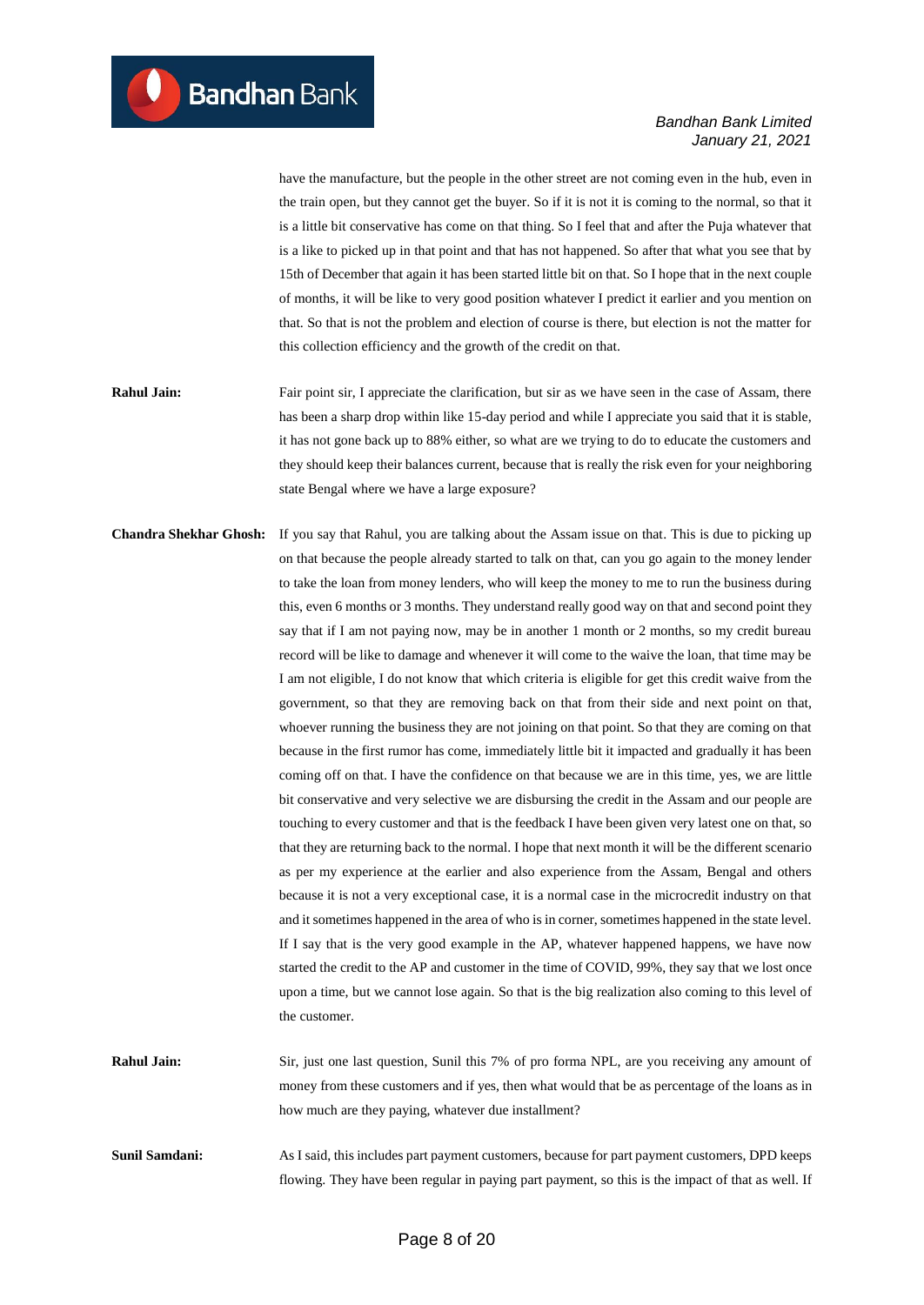I have to remove the part payment customer from this, then this number would fall to something like 3.5%

**Chandra Shekhar Ghosh:** And Rahul, next point adding on that who the part payment, they have actually returned back the discipline of the repayment. This is a very good sign on that. These people have the intention to not to repay, so this people will not come to this given this even the part installment. So very good sign of this people will be returned back, may be one month extra or two month extra is needed for them.

**Moderator:** Thank you. The next question is from the line of Sameer Bhise from JM Financial. Please go ahead.

**Sameer Bhise:** Just wanted to ask, when we have taken the view on credit cost and the excess provision, does it reflect the state of affairs as on 31st December or you have kept some buffer for the worsening that has happened early January or what is expected to happen coming March or say it before the election? How does one take confidence there?

**Sunil Samdani:** Sameer, the provision that we have taken takes into account the situation as of today and that is precisely the reason we have accelerated the provisioning. So this takes into account the developing situation of Assam as well.

**Chandra Shekhar Ghosh:** Sameer, you have been mentioned some of the provision maybe we have been done for election, no, we have not done anything because of the election, because we have the best experience on the election. Election is not the matter for us.

**Sameer Bhise:** Secondly, when you say that 76% is the on-time repayment that you are getting currently, when you are looking that behavior of customers who are beyond 30 days, how do you differentiate in terms of what proportion of that is Assam driven and what would be West Bengal or other states driven?

**Sunil Samdani:** 77% in value terms is the current customer for DPD calculation purpose which takes into account earlier overdues or installment a customer would have missed. If we talk about for the month of December 20 our full payment customer is around 80%.

**Sameer Bhise:** So basically you mean to say that customers who are fully current and paying on time is close to 80% after the moratorium repayments started coming in?

**Sunil Samdani:** Yes, so, let us say, customers who started paying after 2 weeks installment, they would be overdue customers technically, but currently the 80% of customers are paying on-time and are regular, I mean the full installment, the rest are part installment.

Sameer Bhise: And finally, just wanted to get a sense on how do you look at the situation that Assam would kind of have a bearing on other states or may be West Bengal or some of the other larger states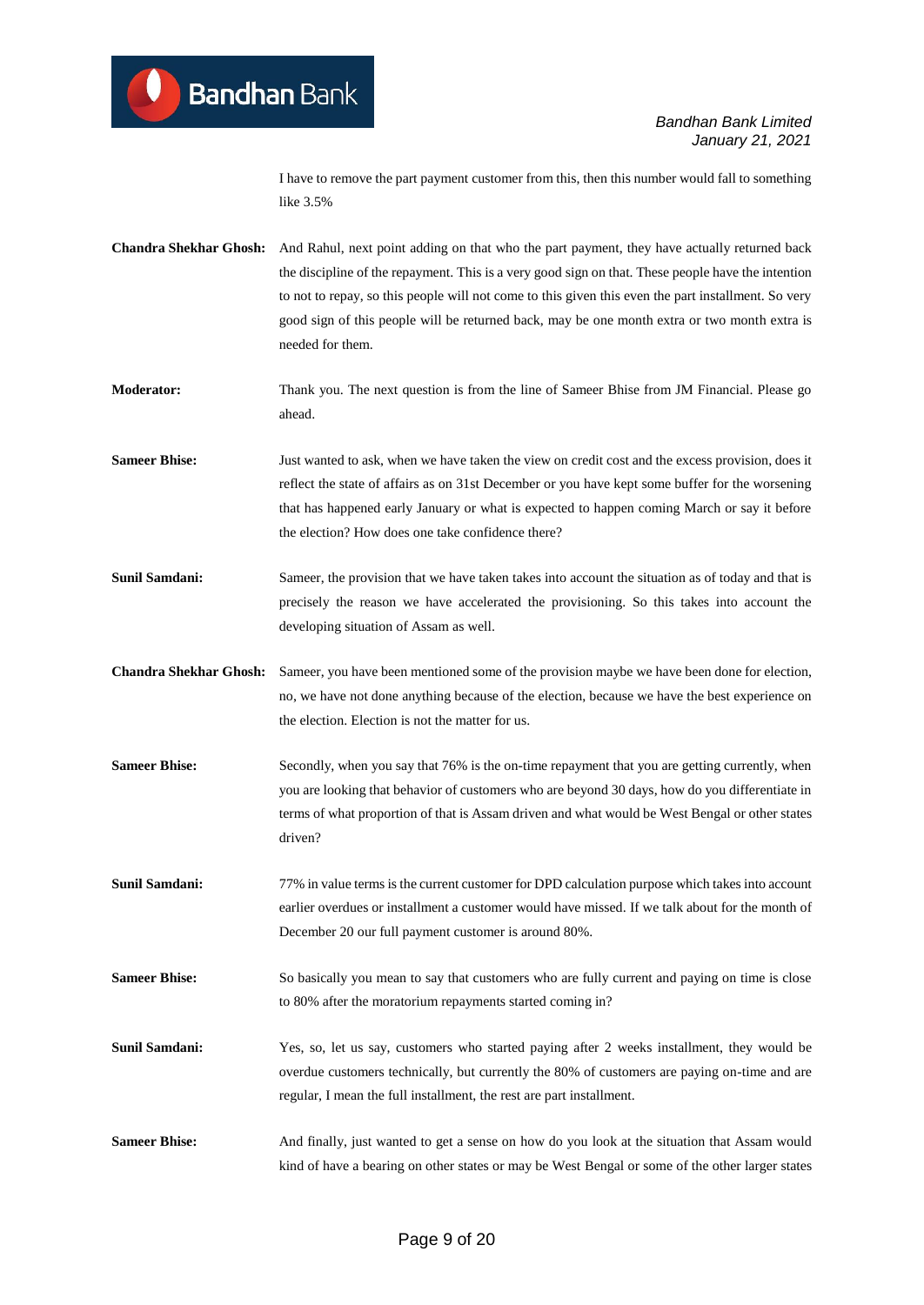in terms of levering customers with waivers, etc., what are your thoughts on the same? That should be from my side?

- **Sunil Samdani** I think it is not fair to connect Assam with any other states. I mean there is no reason to think that it has happened in one state, it can happen in other state as well. every state has its own dynamics.
- **Chandra Shekhar Ghosh:** If you recall Sameer, when the AP crisis has come in the 2010-11. So that time, no other states have been implemented, last 10 years, so it is not like to the replicable model of that.
- **Sameer Bhise:** And just one data point, what would be the write-off amount for the quarter?
- **Sunil Samdani:** zero.
- **Moderator:** Thank you. The next question is from the line of Saurabh Kumar from JP Morgan. Please go ahead.
- **Saurabh Kumar:** Sir, this extra credit cost of 700 crores you have provided over and above your guidance, this equates to roughly about 8% of your Assam MFI portfolio, so where to say at this point your assessment will be 10% loss on that Assam business at this point of time?
- **Sunil Samdani:** Yes, that is what we are seeing just today a drop in collection efficiency by 10% in first 15 days of Jan 21 over December 20.
- **Saurabh Kumar:** So effectively you have provided for Assam or do you, I mean basis of if it, if your current expectations pan out, do you think you need to provide more in Q4 or is it 700 crore in your assessment will be more than enough?
- **Sunil Samdani:** No, there will be some provisions in Q2, we will have to see how much it is, but we don't want to take it beyond this financial year.
- **Saurabh Kumar:** And sir, the second question was essentially you gave your stage 2 assets, so effectively 14% in the stage 2 and on a normal basis, what percentage will be in stage 2?
- **Sunil Samdani:** See, in normal basis, we used to have collection efficiency of 98-99%, where is the question of stage 1, 2, and 3, this is the COVID impact and the moratorium and the delay. When there is a stock for almost 3 to 4 months starting March to August, right and then you have to restart that exercise for the customers to come back to regular repayment, it takes couple of months, so by that time, the DPD flows.
- **Saurabh Kumar:** The third one is essentially the your reading that the Assam MFI will applicable to you, so my question is effectively, number one, is this the Assam MFI bill issue or in your view it is the political moral hazard issue, last one on that?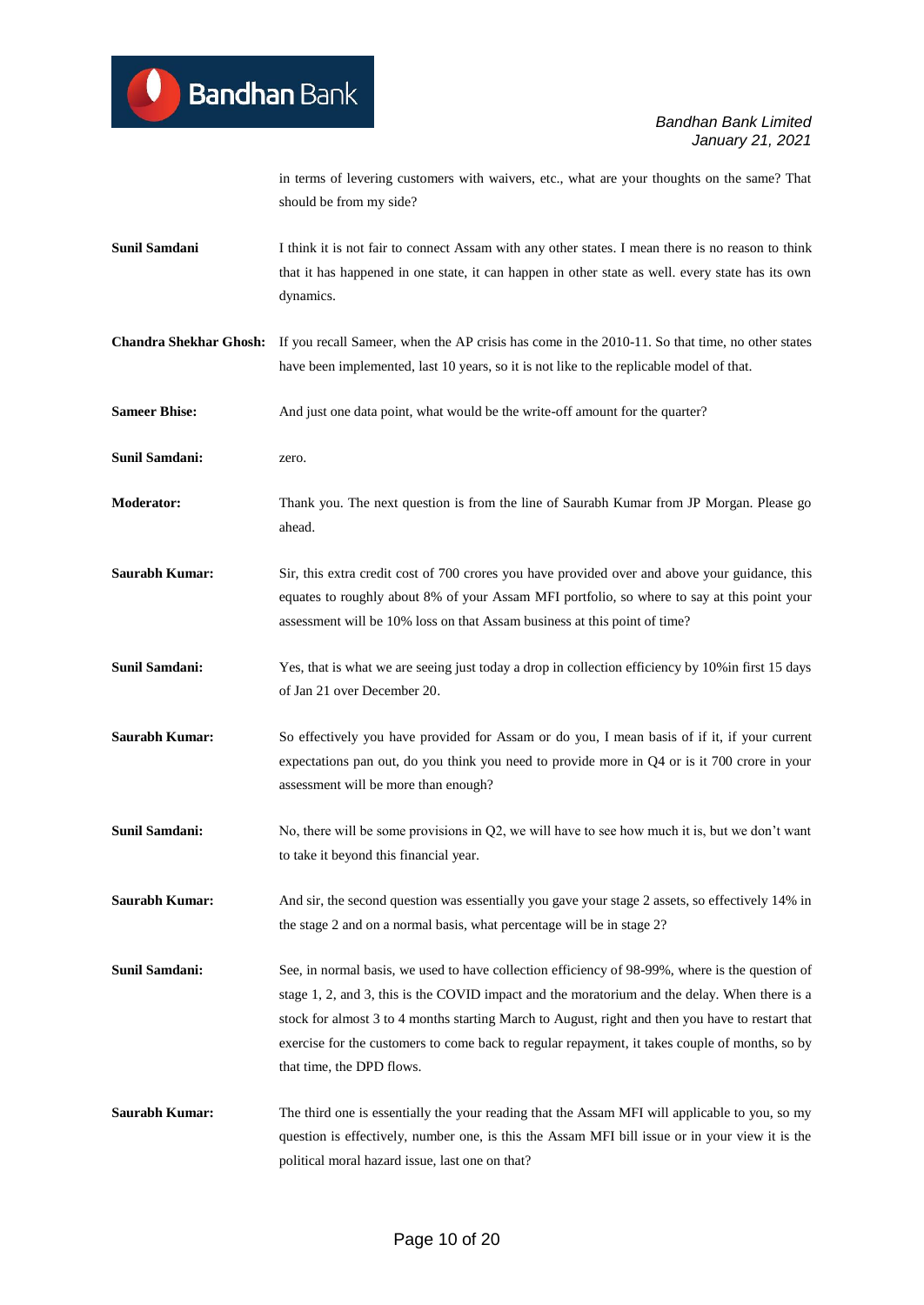| <b>Saurabh Kumar:</b>         | I was saying sir, have you spoken to the government on this loan waiver issue because we were<br>hearing that the microfinance industry, you are not part of it, the MFIN industry is going to speak<br>again, but I was wondering if you have spoken to the government on this loan waiver issue?                                                                                                     |
|-------------------------------|--------------------------------------------------------------------------------------------------------------------------------------------------------------------------------------------------------------------------------------------------------------------------------------------------------------------------------------------------------------------------------------------------------|
| <b>Chandra Shekhar Ghosh:</b> | We cannot disclose publicly, sorry.                                                                                                                                                                                                                                                                                                                                                                    |
| <b>Saurabh Kumar:</b>         | And sir, one final question, on this CASA sourcing which has gone up very substantially quarter-<br>on-quarter, can you throw some light, what is driving that?                                                                                                                                                                                                                                        |
| <b>Sunil Samdani:</b>         | It is a mix of both, Saurabh, the new account acquisition which has gone back to pre-COVID<br>level and also the existing customer base increasing their wallet share. So that is what we are<br>seeing in our CASA.                                                                                                                                                                                   |
| <b>Chandra Shekhar Ghosh:</b> | And gradually the customer in the middle level and high networth level customers also<br>confidence has come to the bank, couple of quarters here after the listing they have been<br>observed on that the bank strength, bank quality of the portfolio and then confidence has been<br>built up on that, then deposit is done. It is a normal, I feel that.                                           |
| <b>Saurabh Kumar:</b>         | Just one final question, sir, when that CAA NRC happened last year in Assam, the total write-<br>off is you can confirm was 270 crores on the Assam book?                                                                                                                                                                                                                                              |
|                               |                                                                                                                                                                                                                                                                                                                                                                                                        |
| <b>Sunil Samdani:</b>         | Yes, around similar level.                                                                                                                                                                                                                                                                                                                                                                             |
| <b>Saurabh Kumar:</b>         | And what was the bottom in terms of collection efficiency there?                                                                                                                                                                                                                                                                                                                                       |
| <b>Chandra Shekhar Ghosh:</b> | If I say just one point may be, full figure is not the recall, whatever we have been done in the<br>less than 270 and this is the first time in Assam in the last 15 years of the Bandhan done this<br>write-off, not a single written off done in the last 15 years in Assam. That is the confidence on<br>that customer is very good, customer will be returned back again on that with the Bandhan. |
| Saurabh Kumar:                | So in 15 years, you have not written-off anything, the last year, you wrote of 270 crores, right?                                                                                                                                                                                                                                                                                                      |
| <b>Chandra Shekhar Ghosh:</b> | Yes.                                                                                                                                                                                                                                                                                                                                                                                                   |
| <b>Moderator:</b>             | Thank you. The next question is from the line of Kunal Shah from ICICI Securities. Please go<br>ahead.                                                                                                                                                                                                                                                                                                 |

**Chandra Shekhar Ghosh:** if you see that Assam bill whatever you say, it is not as per my knowledge whatever I saw in

that, it is not applicable for bank.

**Bandhan** Bank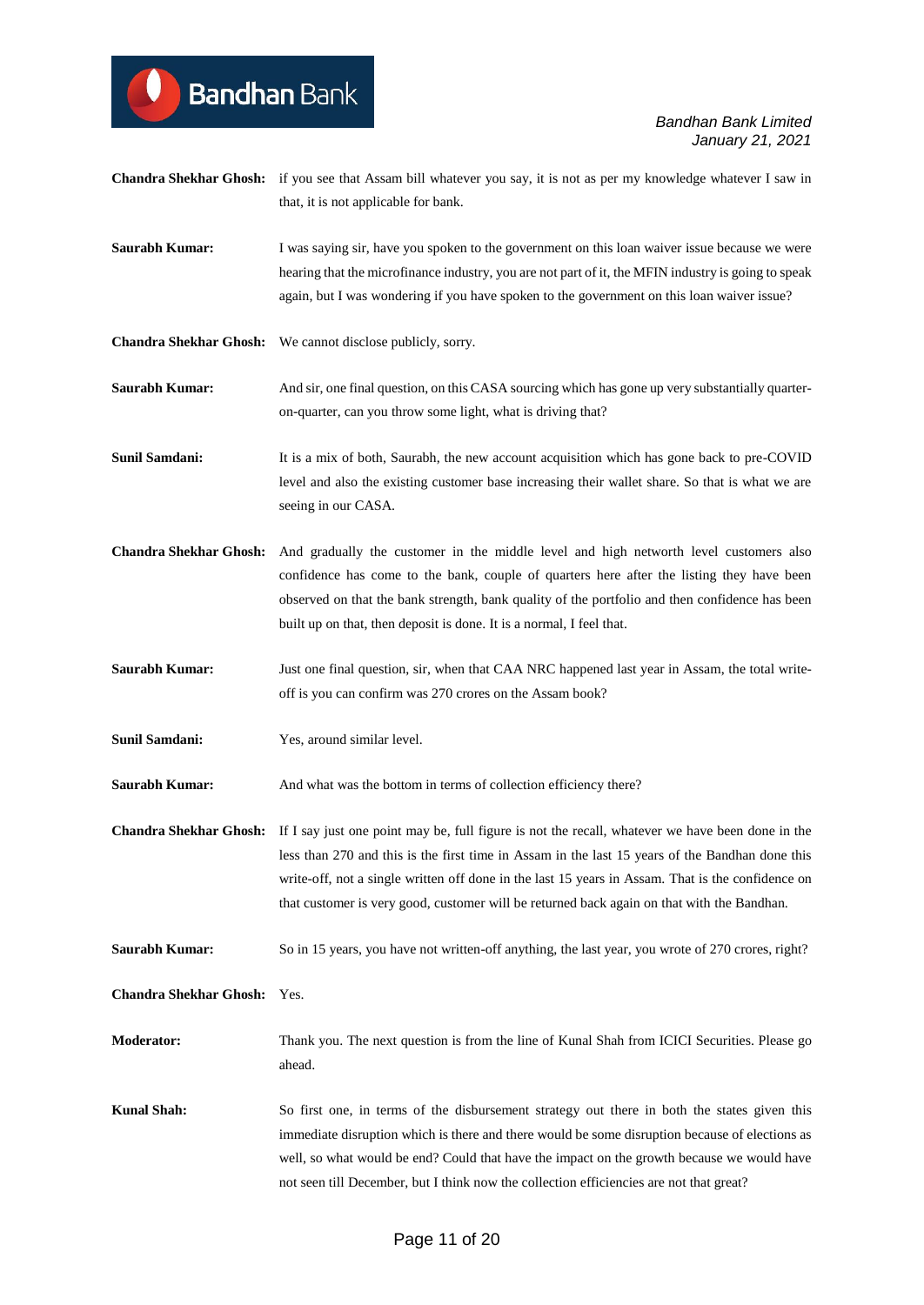| Sunil Samdani: | No, firstly we will have to differentiate between this two states, we can't bucket them together. |
|----------------|---------------------------------------------------------------------------------------------------|
|                | We presented West Bengal because it is our largest state and Assam we had given because of        |
|                | the developments happening, there is no reason for us to believe that both states are on similar  |
|                | lines, the answer is no. To the question on disbursement, Assam, clearly we are cautious and that |
|                | has been our strategy in any challenge. When there is a challenge, the first reaction is to step  |
|                | back, connect with the customer, go slow on disbursement, improve that connect quotient with      |
|                | the customer and once we are confident then start doing normal disbursement. So the similar       |
|                | strategy will work here in Assam. West Bengal, we don't see any reason why we should think        |
|                | differently than what we were thinking a month back, so that strategy continues.                  |
| Kunal Shah:    | No because Assam also we thought that maybe we will be able to hold on to the collections, but    |
|                | bill really disrupted, so I don't know whether that cautious stand would be there and overall     |

**Sunil Samdani:** Ultimately, it depends on the customer need, our assessment of customer and of course the overall position in the state, so for Assam, clearly the stance will be slightly cautious. For other states, we don't see any reason for those customers who are regular paying and meet our criteria to worry too much here.

growth I think on the MFI we will still be continuing with similar kind of a momentum?

- **Kunal Shah:** And second, in terms of profrma collection efficiency on commercial banking and affordable housing, that has been also flat, it is not going up, so how would be the pro forma GNPL breakup across three segments, I think pro forma GNPL of 7.12 is for the overall book, so if you can just give it how much it is there in EEB, how much in commercial and how much in affordable?
- **Sunil Samdani:** About 90% is EEB.
- **Kunal Shah:** In absolute terms, if you have to look at it. And lastly, in terms of savings deposit, when we look at the balance, that has gone up by almost like 50% year-on-year, may be average savings balance and in fact it is up quarter-on-quarter as well, so what is the kind of profile? Is it more like a government account out there? How would this profile of the customers would be and secondly, if you can share the split between 3% what proportion of savings deposits are in 3% bucket and what is in more than 6% bucket?
- **Sunil Samdani:** So to your first question, what is the profile of our saving bank customer, it is largely retail. The reason we have seen large pickup this quarter, clearly that is an incentive that we have offered to our customer to stick with us and not go to competition who are offering higher term deposit range. So here what we are telling to our customers that you get a similar rate like term deposit and get a flexibility of the saving bank which you can use whenever you want, right, the alternate was that they might go to competition who are offering much higher rate because retail customers do look for rate. So in the bargain, we have seen the improvement in our CASA balances as well.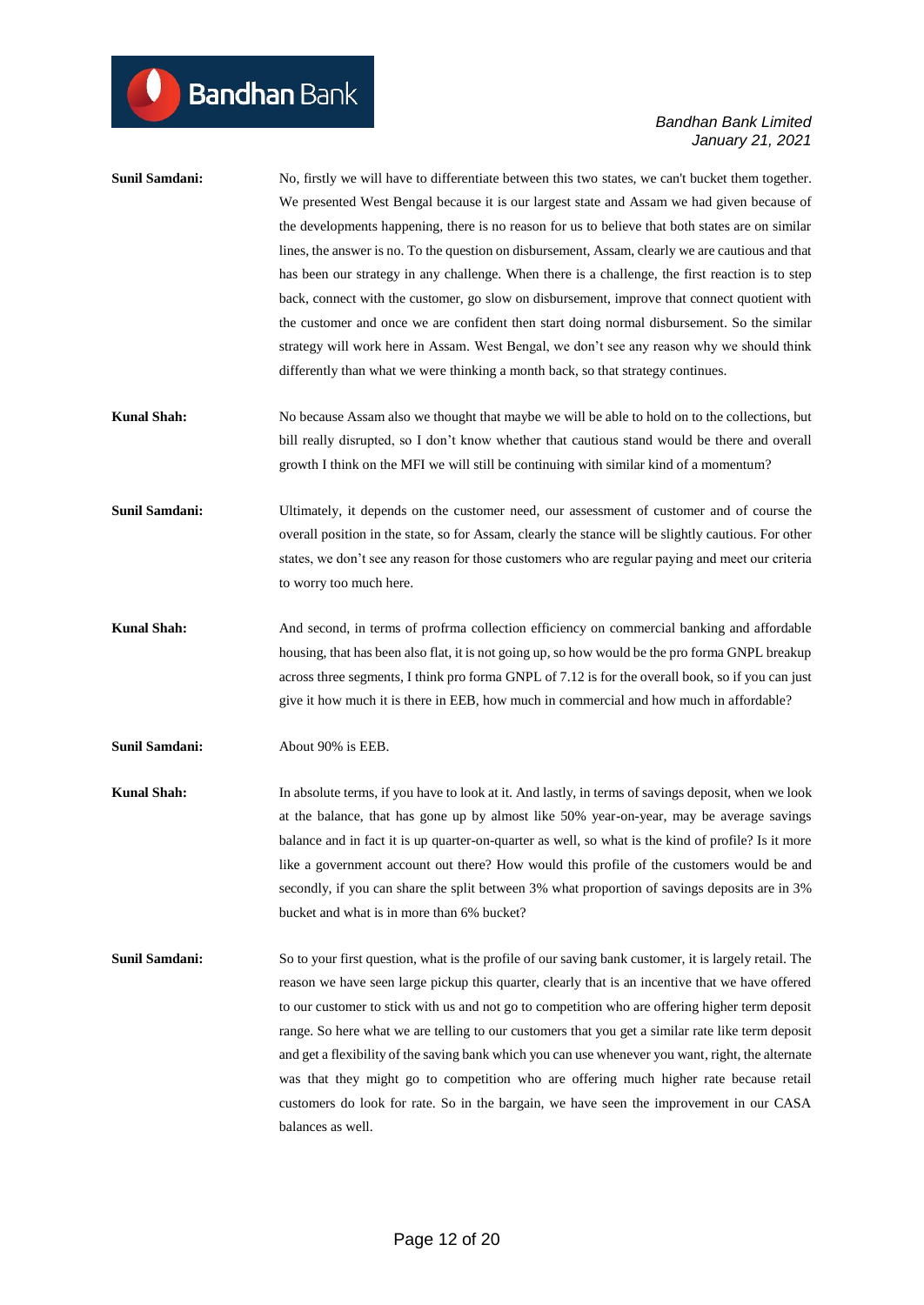| <b>Kunal Shah:</b>           | So then, is it negotiable then may be the table which we get in terms of 1 lakh to 10 crores and<br>may be 10 crores to 50 crores, so is the rate negotiable or this would be fixed and we negotiate<br>in terms of the balances with them?                                                                                                         |
|------------------------------|-----------------------------------------------------------------------------------------------------------------------------------------------------------------------------------------------------------------------------------------------------------------------------------------------------------------------------------------------------|
| <b>Sunil Samdani:</b>        | Yes, it is all fixed.                                                                                                                                                                                                                                                                                                                               |
| <b>Kunal Shah:</b>           | So rates are fixed, maybe we would be graduating from may be the lower balances to more than<br>1 lakh balances. That is how it would be?                                                                                                                                                                                                           |
| <b>Sunil Samdani:</b>        | Yes, so the current customers who are interested in FD on maturity instead of renewing it<br>because here they get the same 6% and the flexibility to use it whenever they want, otherwise<br>the option was they can go to competition who is offering higher rate.                                                                                |
| <b>Kunal Shah:</b>           | And split between less than 1 lakh and more than 1 lakh or may be 3% and 6% of the overall<br>savings pool?                                                                                                                                                                                                                                         |
| Sunil Samdani:               | In value terms about 67-68% of SA balance is less than 1 lakh.                                                                                                                                                                                                                                                                                      |
| <b>Kunal Shah:</b>           | Okay, 67 to 68% of SA because average is any which weighs 60,000, so that is less than 1 lakh<br>and 32-33 would be more than 1 lakh which would be 6%?                                                                                                                                                                                             |
| <b>Sunil Samdani:</b>        | Right.                                                                                                                                                                                                                                                                                                                                              |
| <b>Moderator:</b>            | Thank you. The next question is from the line of Adarsh Parasrampuria from CLSA. Please go<br>ahead.                                                                                                                                                                                                                                                |
| <b>Adarsh Parasrampuria:</b> | Sunil, I wanted to check, you did say majority of NPAs come from the MFI book, could you just<br>tell by the top 2-3 states, like how much NPAs would that be in Assam and West Bengal, at least<br>your two large states, just to put things in context?                                                                                           |
| <b>Sunil Samdani:</b>        | Largely, it would flow with the quantum of portfolio we have in states. So largely, yes, if you<br>look at West Bengal, it is about 2500, so less than 50% which is what our share in the total book<br>is, 47%, yes which is what the share is, so largely it reflects the overall portfolio with an<br>exception of Assam which is slightly high. |
| <b>Adarsh Parasrampuria:</b> | You are saying Assam higher than the 7% number, rest assume each state to be at similar level?                                                                                                                                                                                                                                                      |
| Sunil Samdani:               | No, I am not saying, it reflects the portfolio of that state, so whatever is my distribution of<br>portfolio state wise, largely the NPAs are also distributed in a similar fashion with an exception<br>of Assam which is slightly high.                                                                                                           |
| <b>Adarsh Parasrampuria:</b> | But would that be little counterintuitive because again at some point has to mirror collection to<br>some extent and I would imagine that even like in Assam, obviously if higher NPA ratio, it<br>should be something similar in West Bengal, right, given that collections have lagged, right, so                                                 |

Bandhan Bank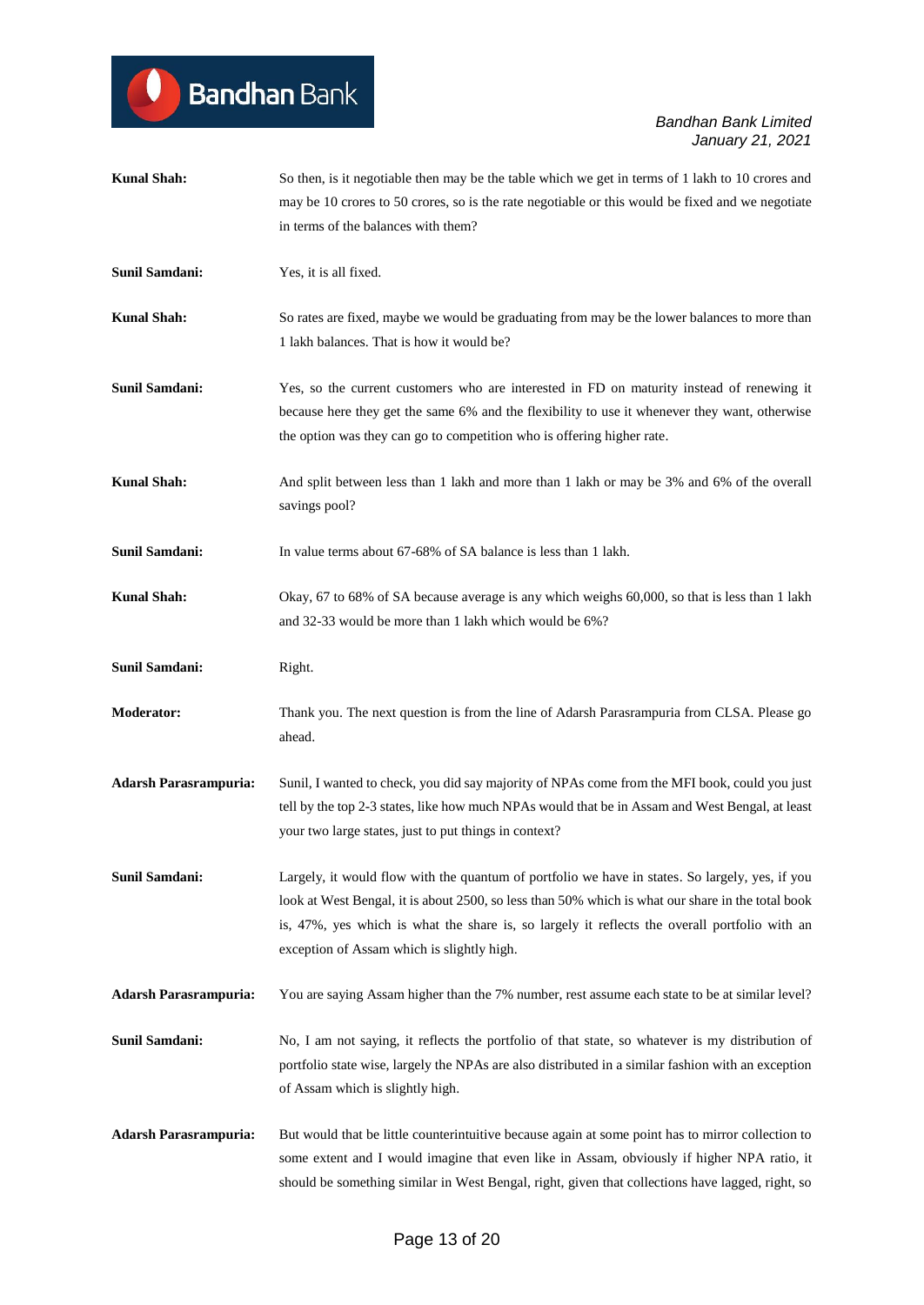like if your rest of India portfolio is 94% collection and West Bengal is 89, your NPAs also should kind of reflect similar trajectory of higher NPA in our West Bengal portfolio?

- **Sunil Samdani:** That is where when we say probable NPA, these includes part payment customers as well. So collection efficiency considers part payment customers regularly, so we have to differentiate between the two and then look at it what is, if you talk about number of customers paid that is not very different state wise.
- **Adarsh Parasrampuria:** My second question is related to per account loans, right, because of COVID 6 months of moratorium, automatically there would have been 10-15% increase in the outstanding of each borrower. As we get into next year, that should normalize, right, so because customer addition this year has been less, but because there was moratorium and interest got added to the account, the AUMs have grown nicely in the MFI portfolio. That should normalize next year, is that a fair expectation to have?
- **Sunil Samdani:** That depends on when the customer has started paying and also we have started collection from June 20 onwards and have not waited till the end of moratorium period.
- **Adarsh Parasrampuria:** And my last question is on to Sudhin on mortgages. Where are we? We do not see the book accreting fast in terms of growth? Have we got to that inflection point? We have reached enough branches of where we can start growing the book fast. What are the constraints? Because it has been some period now since the books been more like consolidating.
- **Sudhin Choksey:** That is the correct observation which you have noticed. I think we had completed the merger and consolidation, everything was through by March. Unfortunately, post COVID, in March, I think we in the first quarter almost blank, nothing major happened and month-on-month since April onwards, there has been an improvement in the disbursements and I think the last quarter we have seen quite a satisfactory growth in the disbursements. I think it is in excess of around 30% and other new branches also which we had mobilized from the Bandhan Bank, there also they have started contributing. I think approximately 15-16% contribution has started coming from the new branches which we have mobilized through the Bandhan Bank branches and if you look at it, we have been analyzing it. The states where we were not earlier present like the Northern states and the Eastern states, I think if I would compare the figures, we used to get approximately 700 cases. I think corresponding to that, this quarter we have got almost 3500 cases. So I think we have been seeing the improvement coming from all these new territories and the Bandhan branches. So I think going forward, I am optimistic that there should be the growth reflected in AUM. One of the reason AUM is not reflecting the growth corresponding to the disbursement is partly one is the prepayment which was there throughout this 9-month period whereas we had not much of the disbursements during the first and the second quarter. Besides, we keep receiving the credit linked subsidy from the government on the affordable housing customers who are eligible for the CLSS. So that crashes the outstanding loan amount. So AUM growth does not reflect that. I think these are the couple of factors which have not been showing the kind of AUM growth which should show. And if the disbursement trend as we had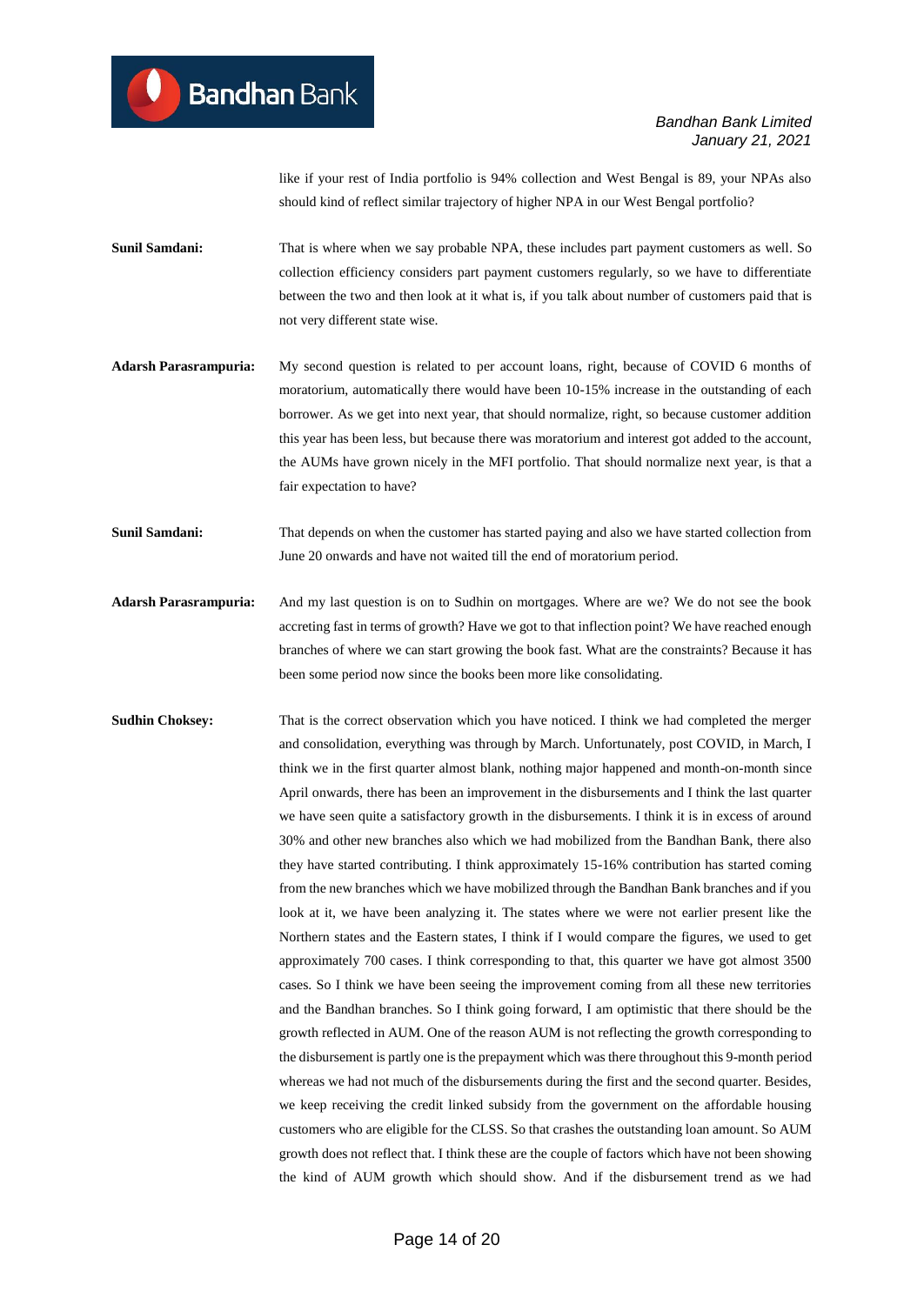experienced during the third quarter, if it continues, I think we will be able to see the growth in the loan assets.

- **Moderator:** Thank you. The next question is from the line of V. Subramanian from Jefferies. Please go ahead.
- **V. Subramanian:** I wanted to ask since you are saying a 92% collection and the pro forma GNPA on the EEB book is 10%, so is the remaining book which you not recognized, is that entirely paid?
- **Sunil Samdani:** We need to delink between DPD and collection efficiency. The DPD customer does not mean that the customer is not paying today. These customers must have missed earlier installment.
- **V. Subramanian:** So let me just explain. So you said 80% is entirely paying, 10% is pro forma GNPA and 10% is part paying. Is that a correct way of understanding?
- **Sunil Samdani:** Again, we are mixing number of customers with pro forma which is a DPD position. What I am trying to say if a customer who did not start the payment in the first month or the second month or the customer who is paying part installments, in my collection efficiency calculation instead of 100% that customer will give me 50%. So my collection efficiency will to that extent show little bit higher, but in my DPD calculation, since it is a part payment customer, the DPD keeps moving. So we cannot say a pro forma 10% NPA means it is equivalent to my 90% collection efficiency.
- **V. Subramanian:** So 80% is full paying and part payment would be 10%, is that correct based on what you said?
- **Sunil Samdani:** So the part paying will be 13% odd.
- **V. Subramanian:** I wanted to understand of the 3100 crores of provisions we hold, how much is specifically earmarked for Assam, if you can give out that number?

**Sunil Samdani:** This is based on the collection efficiency in value and numbers of the customers paid. we have already seen a drop in Assam collection efficiency. So accordingly, we have made the provisions in line with the collection efficiencies at the current rate.

**Moderator:** Thank you. The next question is from the line of Amit Kumar Premchandani from UTI Mutual Fund. Please go ahead.

**Amit Premchandani:** I just wanted to understand what are the key learning for the management given that last quarter you did not provide enough for the COVID related stress and kind of despite repeated kind of questions from my end is that why they have been under provision and kind of you kept on guiding for the similar credit cost and this quarter we have seen that many other banking and financial results have come and most of them actually have reduced their stress estimate as compared to what they were guiding last quarter while you are the one who actually have to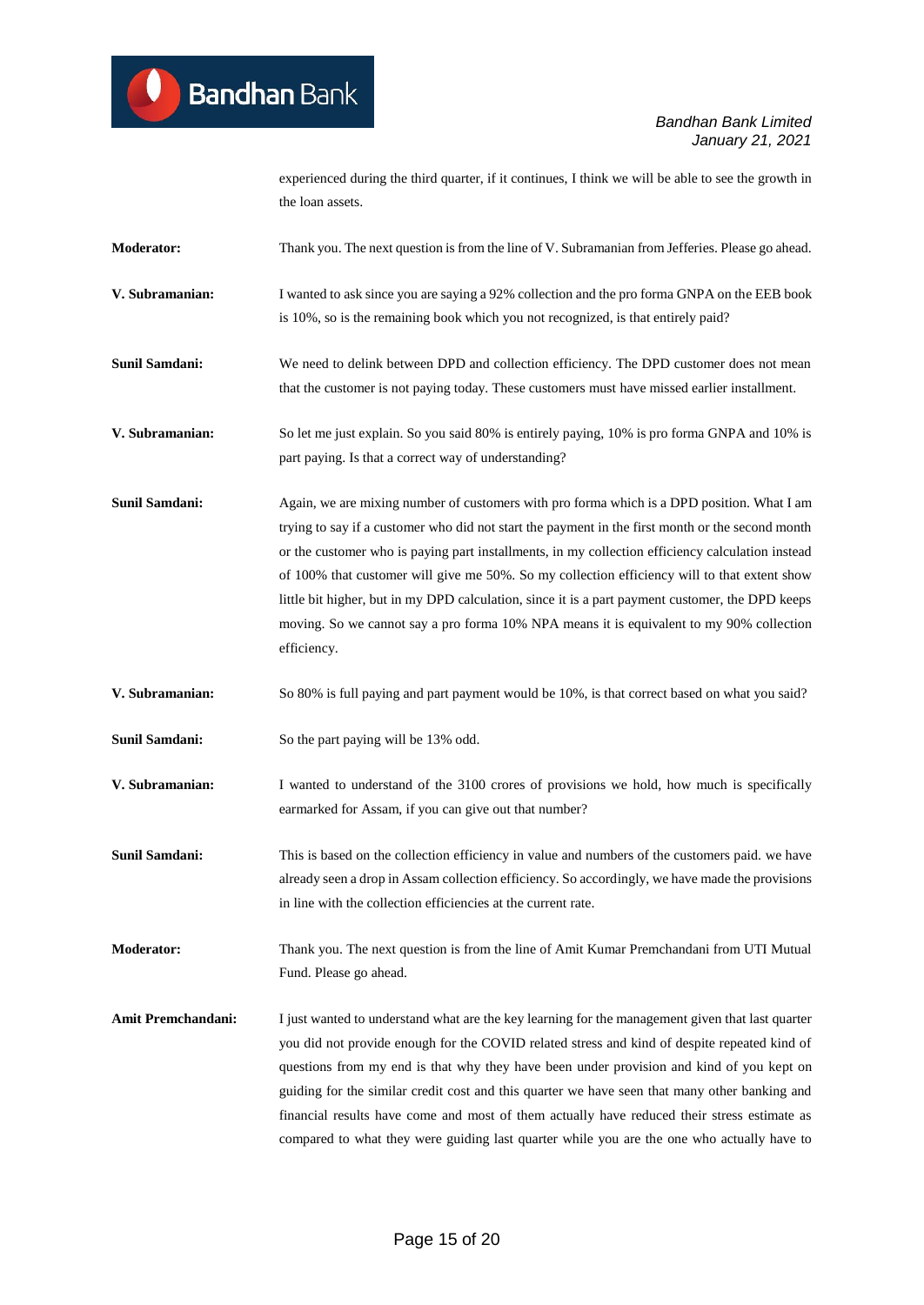increase the stress estimate. So what are the key learnings and how will you guide going forward on these matters?

**Sunil Samdani:** See, there are 2 things there. One is still last quarter whatever we have targeted in terms of collection efficiency, we have been getting those numbers. We started to get 60% in June going up to 90% in September. So we were there till the time we had guided our collection number. What we have seen this quarter, the pickup which was to happen between September and December had slightly slowed down and it is taking longer. and secondly, hawse have zero restructuring in our books today. If we were to do restructuring of the part payment customers, our collection efficiency would have been in line. Then, I would have not required to take these kinds of provisions and also my pro forma number would have looked better.

- Amit Premchandani: But I would still think that despite adjusting for restructuring, the numbers have been much worse than what the management had guided last quarter.
- **Sunil Samdani:** That I explained. As a response to my first point that till September, we have been hitting those collection efficiency numbers. Between September and December, what we had guided is taking longer and that is where this gap has come. But the number of customers paying still continue, right. So what we see is yes, we would have wanted more collection efficiency, but it is more of a timing difference. Of course, Assam we have a different issue to deal with.

**Amit Premchandani:** Just to understand, will you be more conservative going forward on provisioning?

- **Sunil Samdani:** We have always been, we have always taken any challenges and provide it upfront and we will continue.
- **Moderator:** Thank you. The next question is from the line of Nitin Aggarwal from Motilal Oswal Securities. Please go ahead.
- **Nitin Aggarwal:** Couple of questions. How do you compare Bandhan's collection efficiency in Assam and West Bengal to the overall industry because honestly Bengal has always done better amidst so many crises that we have seen and when you say that trends are beginning to stabilize in Assam, are you witnessing the similar trends for the industry as well?
- **Sunil Samdani:** See, very difficult to comment on the industries as we will be more comfortable talking about our numbers but historically we have always been better than the industry and there is no reason why we would not be this time.
- **Nitin Aggarwal:** The mix of MFI loans in Assam, so how has that changed over past 2-3 years, some color around that?
- **Sunil Samdani:** You mean the share of Assam?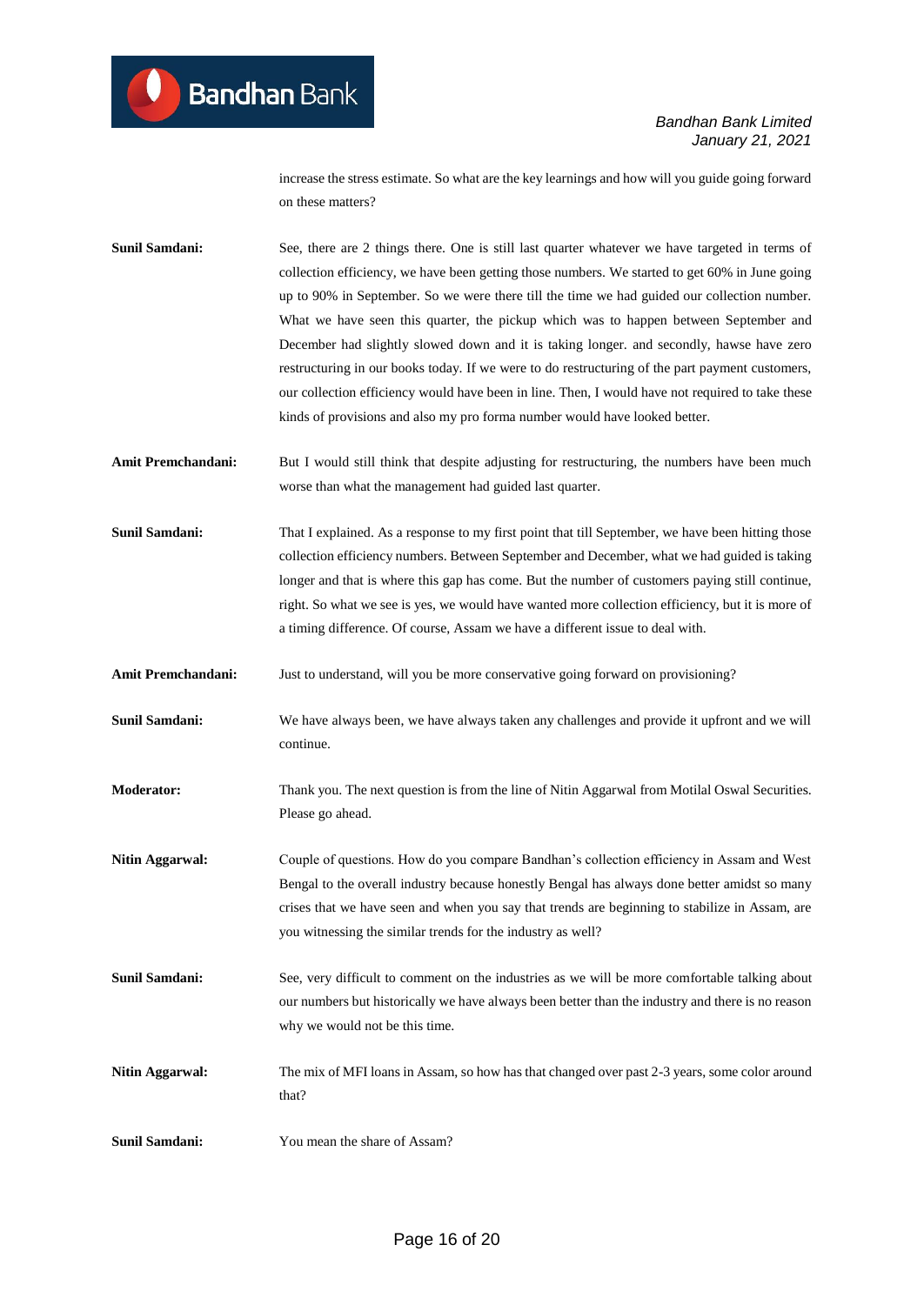| <b>Nitin Aggarwal:</b>        | The share of Assam and the outstanding MFI loans, how the small versus?                                                                                                                                                                                                                                                                                                                                                                                                                                                                                                                                                                                                                                                                                                                                                                                                                                                                                                                                         |
|-------------------------------|-----------------------------------------------------------------------------------------------------------------------------------------------------------------------------------------------------------------------------------------------------------------------------------------------------------------------------------------------------------------------------------------------------------------------------------------------------------------------------------------------------------------------------------------------------------------------------------------------------------------------------------------------------------------------------------------------------------------------------------------------------------------------------------------------------------------------------------------------------------------------------------------------------------------------------------------------------------------------------------------------------------------|
| <b>Sunil Samdani:</b>         | The peak share was 17% which has come down to 14 odd percent.                                                                                                                                                                                                                                                                                                                                                                                                                                                                                                                                                                                                                                                                                                                                                                                                                                                                                                                                                   |
| Nitin Aggarwal:               | And the other question that I have is on the deposit growth side. So just one clarification on the<br>growth like as to how much of this is coming from the Army accounts as we won this mandate<br>recently, and are we paying more than the average rates on these deposits?                                                                                                                                                                                                                                                                                                                                                                                                                                                                                                                                                                                                                                                                                                                                  |
| <b>Chandra Shekhar Ghosh:</b> | No, we have been not yet on that. We have been just if you find it on that. My team is working<br>on this. Hope it will become very good.                                                                                                                                                                                                                                                                                                                                                                                                                                                                                                                                                                                                                                                                                                                                                                                                                                                                       |
| Sunil Samdani:                | Here, the rate does not change, the rate will be the same. It is just the facility we will offer them<br>more in terms of pickup facility, doorstep facility and so on.                                                                                                                                                                                                                                                                                                                                                                                                                                                                                                                                                                                                                                                                                                                                                                                                                                         |
| <b>Nitin Aggarwal:</b>        | And what is the size of opportunities that we are looking at from these accounts?                                                                                                                                                                                                                                                                                                                                                                                                                                                                                                                                                                                                                                                                                                                                                                                                                                                                                                                               |
| <b>Sunil Samdani:</b>         | Too early to say, we will have to first click in the numbers before we talk about.                                                                                                                                                                                                                                                                                                                                                                                                                                                                                                                                                                                                                                                                                                                                                                                                                                                                                                                              |
| <b>Moderator:</b>             | Thank you. The next question is from the line of Nishant Shah from Macquarie. Please go ahead.                                                                                                                                                                                                                                                                                                                                                                                                                                                                                                                                                                                                                                                                                                                                                                                                                                                                                                                  |
| <b>Nishant Shah:</b>          | Couple of questions from my side. First on the MFI deposit growth, so this quarter there has<br>been roughly a 20% kind of Q-on-Q growth in the average balances for MFI deposit or SA<br>balance and there has also been roughly about 10% odd growth in the customer front. So this<br>works out to a 30% odd growth in the overall deposits in the SA balances of MFI customers. So<br>could you just talk about like how that comes to be in such a tough environment when collections<br>are also dropped a little bit. And second question, what are your thoughts on the recent comments<br>by the RBI Deputy Governor in November talking about looking at an overhaul of MFI<br>regulations, looking at more activity based regulations rather than entity based. So clearly he is<br>alluding to doing away with the differentiation between the regulations that exist with banks and<br>MFIs or NBFC MFIs. So those two questions first if you could answer. Thank you so much.                     |
| <b>Sunil Samdani:</b>         | Thank you, Nishant. See first question, we will have to do the math's whether the 30% number<br>is correct, but my reaction to the MFI customer deposits, as the business level of customers<br>increase, clearly the balances with these customers also go up. The COVID environment, they<br>used to dip into their savings to repay the installments that has reduced now. That could be one<br>reason. The other reason of course the subsidy keeps coming into these accounts whether it is<br>PM Kisan or Garib Kalyan. So that also helps in increasing the balance. So that is on the MFI<br>deposits. On the regulation side, we read it too much at too many places, but I would not tend to<br>read too much into the activity based and the entity based regulations as to what the regulator<br>means. I would leave it to the regulator and their wisdom rather than judging it and speculating<br>it, but clearly historically there have been differences between NBFCs and banks. Banks are in |

**Bandhan** Bank

fact more regulated than NBFCs both in supervision as well as other regulations. So I am not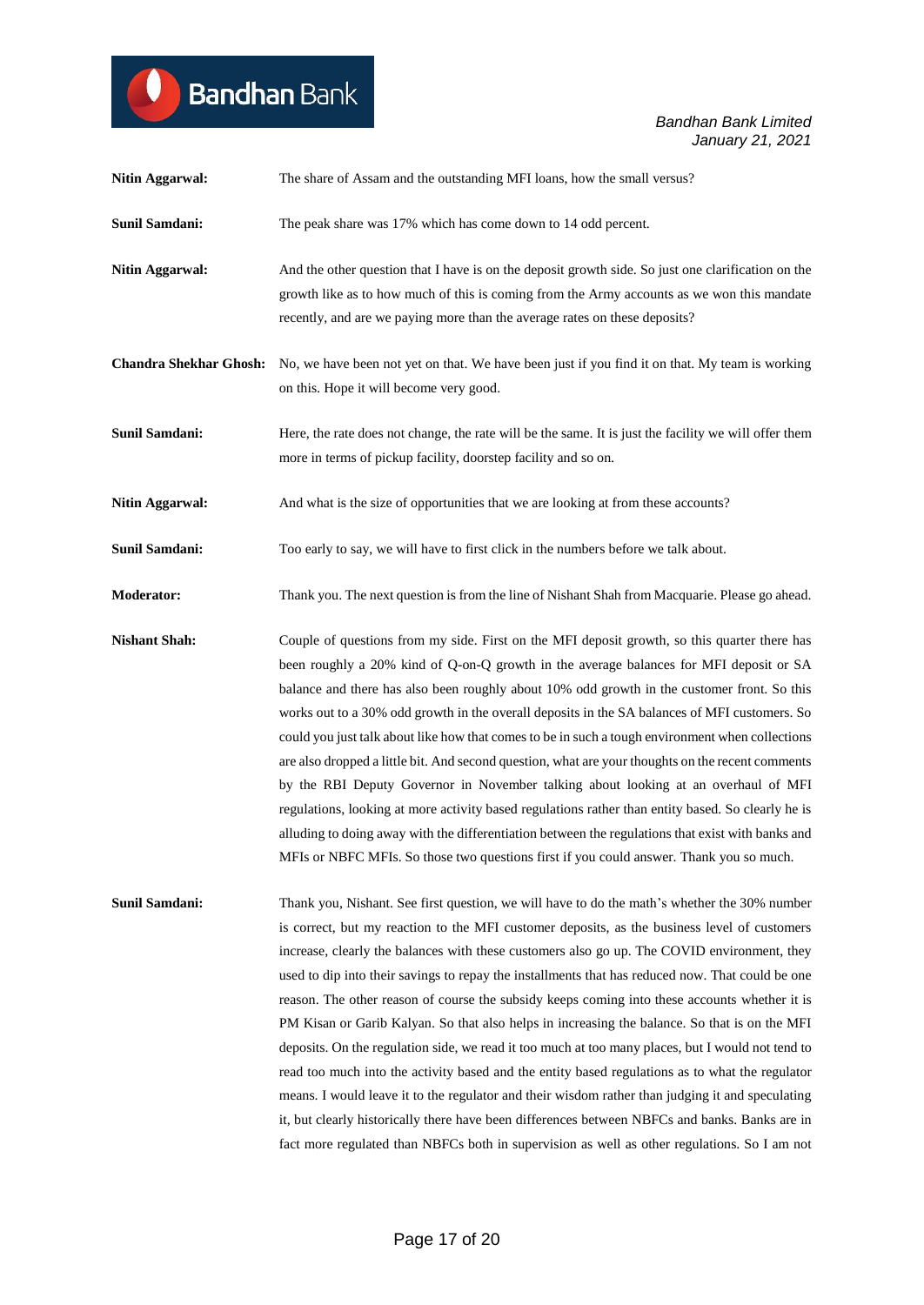sure how to read this and whether it is positive one type of entity or negative other type of entity, too difficult to comment.

**Nishant Shah:** Now specifically because the comments included the fact that he acknowledges that only 30% of the industry is now in an NBFC MFI format to which the 2010 rules apply, be it on spread caps or on ticket size amounts or on anything. And the intent is to just understand like there are smaller probably NBFCs who abuse the system by not counting bank loans in the overall indebtedness cap. So whether a common cap could be introduced that was the way I was looking at it. Fair enough, thank you. So those are the only two things from me.

**Moderator:** Thank you. The next question is from the line of Anand Dama from Emkay Global. Please go ahead.

**Anand Dama:** Sir, I was saying that in case of Assam, so we have seen politicians talking about the loan waivers, so do you believe that the loan waivers will be only applicable to the SHG loans or it will be also for the microfinance and if a microfinance that our portfolio also will be eligible for that or do you think that there will be some cutoff in terms of ticket sizes or customer categories as such? Any color on that if you can provide?

**Sunil Samdani:** That clarity will come only if this happens firstly and then the rules are framed under that, only then the clarity will come,

**Anand Dama:** But whenever these kinds of waivers have been announced in any other state or if you have any past records you talk about, whether it is applicable to the SHG loans only or to the microfinance loans?

- **Chandra Shekhar Ghosh:** If we see that this is the first time one state has been declared only microfinance loan & agriculture. Earlier all the states have been declared about the agriculture loans only. And if you see that long back on that, the UP has been declared as a loan waiver, agricultural loan at that time and after that, a lot of this type of noice has come. But after that when the people say that they are not getting anything on that because there the criteria is different. So then again introduced it in Rajasthan and Madhya Pradesh. When it was introduced, but no one has been listened about it on that. So we are not sure about it what will happen after that.
- **Anand Dama:** So basically sir in that case, so we are assuming that basically 10% of the portfolio could be addressed and possibly even more if the collection efficiency drop from hereon. And Sunil said that basically we will take up whatever has to be taken in the fourth quarter and then move on. So does that mean that we will take the write-off in the fourth quarter, move on because the loan waivers and all will clearly take time to be formalized once the government forms and all. Then is it the end or like?

**Sunil Samdani:** No, Anand, see firstly we are not suggesting that things will become worse from here, that is not what we suggesting. Two, whether this farm loan will get implemented. If so, in what fashion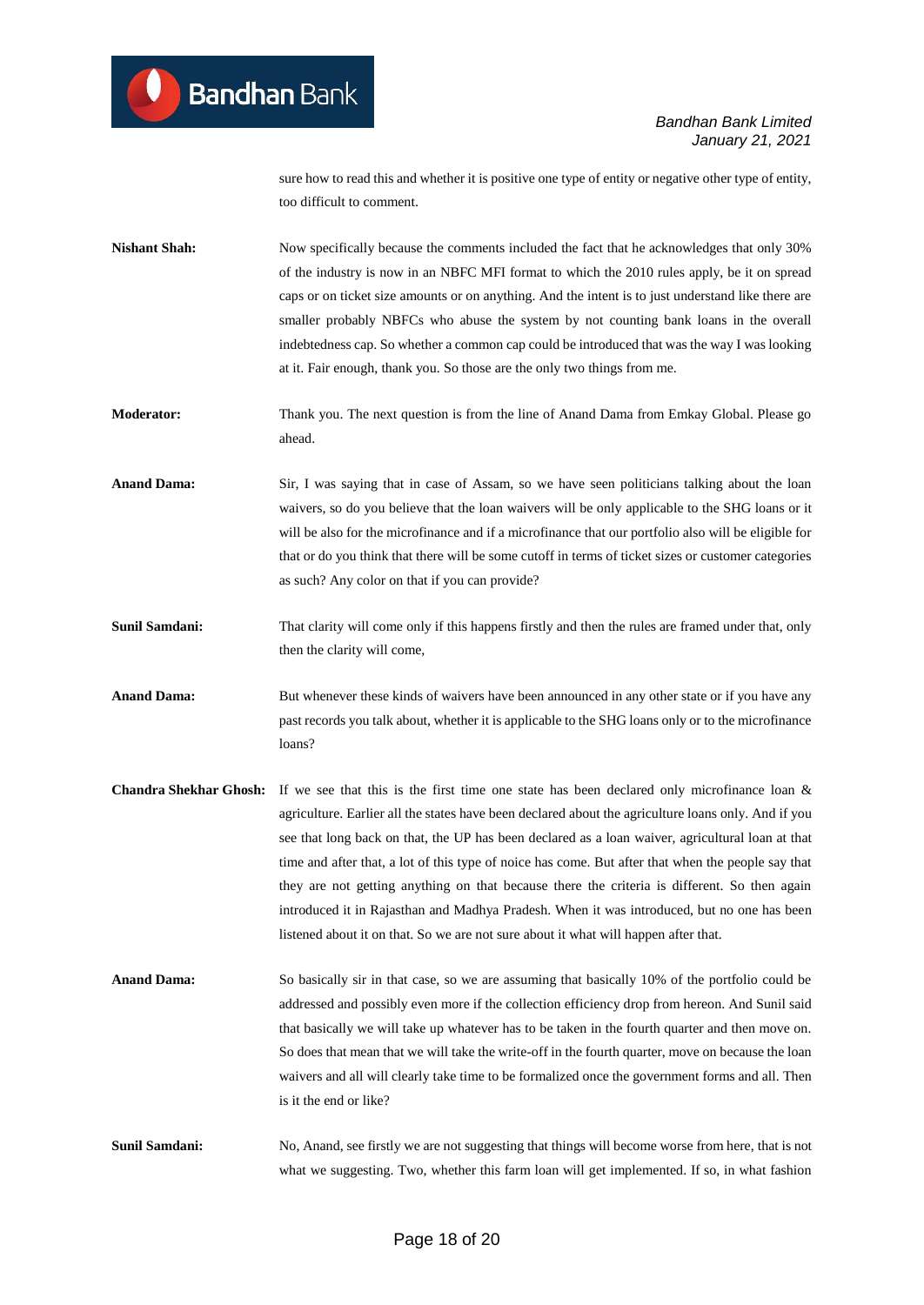because typically if the farm loan waiver gets implemented, it is the government who has to pay to the banks. So technically, there should not be the loss to the lending institution, that is how has been the case in case of a farm loan waiver. This is the first time we are seeing microfinance loan waiver being announced. So first we will have to see the applicability and two, how it works. We do not see any reason why it should be any different because they have announced both, microfinance and farm loan together. So technically, if they announce loan waiver, then they have to repay. The challenge in the microfinance industry used to take when the farm loan was announced, the local leaders used to influence the micro banking customer saying that your loan has been waived where they were not eligible because it was for farm loan waiver. So no one used to benefit. The customer used to lose it because their credit score has gone and lending institution does not get reimbursed from the government. In this case if it is a microfinance loan waiver, it has to be reimbursed by the government. But having said that, we will have to look at the modalities and then proceed.

**Anand Dama:** But what really, if it is for microfinance, why would just 10% customer would not pay or basically the portfolio does not pay..

- **Sunil Samdani:** If you see initial reaction, when there is a newspaper headline, different people think differently. So these set of customers initially would have thought that I do not need to pay now. It is only when we meet, we make them understand there is some clarity on the ground with passage of time, things get normalized.
- **Anand Dama:** And this 7.5% of pro forma NPAs that we have, it is nothing to do with Assam yet as of now, right because this is very new phenomena.

**Sunil Samdani:** Assam efficiency for last one year has been lower.

**Anand Dama:** Yes, historically it has been lower. So any stress formation primarily because of these waivers been announced will be in addition to what we have at this point of time, that is 7.5% right?

**Sunil Samdani:** Again Anand, we have been saying that the pro forma number does not mean this is the level of stress in the book because the pro forma number does not consider the part payments actually. So we are not seeing that this is the level of stress in the book. Pro forma number means these are 90 days overdue and once the customer pays, instead of 3 months they will take 6 months assuming the customer has paid 15%, this will again get upgraded to standard account.

Anand Dama: But what are the maximum reasons that you would attribute that why these customers have not bid for 90 DPD? Is it basically the willingness or customer is from a particular segment of business?

**Sunil Samdani:** That is what I am saying that if I have to remove part payment customers, then this number will drop to 3%. Since they are paying part installments, the DPD of those customers are flowing. So let say a customer has Rs. 100 installment, customer is paying Rs. 50 every week after week,